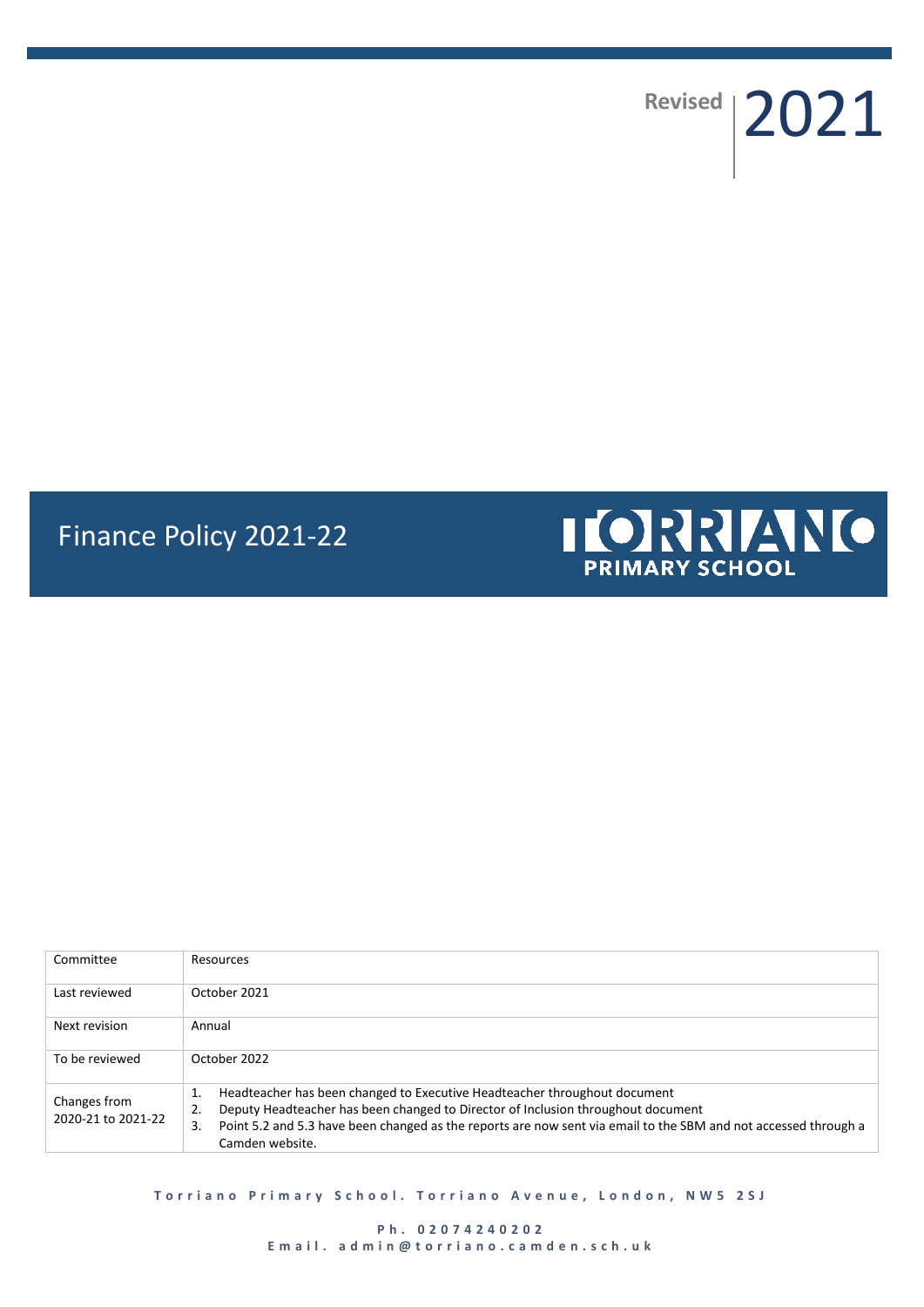# **1. Introduction - Purpose and Context**

# **Purpose**

This policy aims to ensure that all available financial resources are used effectively to raise standards of achievement and continually improve the quality of teaching and learning within the school.

# **Context**

The Governing Body and school are governed by the London Borough of Camden (LBC) Scheme of Delegation and Financial Regulations, which are available in the school office and on Governorhub, as a basis for financial management. These regulations provide the framework for the development of systems which will secure the school's financial integrity and instil good practice in managing the school's resources. These documents are also available to staff on Camden Essentials.

# **2. Financial Management Responsibilities - A Basis for Decision-Making and Accountability:**

Torriano Junior School and Torriano Infants School assumed full delegation of responsibilities under the CLEA scheme of Local Management of Schools in 1994. In August 2015 Torriano Infants School was closed and the constitution of the Junior School amended to become Torriano Primary School providing for pupils from Early Years to Year 6. This created valuable opportunities for the new Governing Body to take decisions which will further the educational effectiveness of this school. It also empowered governors to allocate the resources to what, within their judgement, is deemed to be in the best interest of the pupils at Torriano.

In managing the school budget, the following principles underpin the school's policies, procedures and practices:

2.1. The school will adopt a systematic approach to decisions on school budget management. This will regularly begin with consideration of the school's aims and the setting of priorities which translate these aims into action. This process must be managed to enable participation by members of the school community in the decision making process.

Each year the school improvement plan is produced by the Senior Leadership Team (SLT) in collaboration with governors. Decisions made as part of this review and development process will have budgetary implications. The school improvement plan is subject to continuous review and evaluation by the committees of the governing body and by the governing body as a whole.

The SLT and subject leaders play a key role in supporting the Governing Body with budget decisions. They are, individually and collectively, able to assess the school's needs from their professional knowledge and experience of the school's curriculum. The school improvement plan is a synthesis of this experience and is the influencing factor in budget decisions.

- 2.2. Budgetary planning is an integral part of the overall planning process. Therefore the school's needs and resources will be drawn together in a cohesive and feasible strategy. This will inform the school's choices between contending priorities and provide the basis for spending allocations.
- 2.3 It is essential to monitor continually whether the implementation of the budget plans is having the desired effect on raising the quality of provision and standards of attainment for the pupils. Predetermined success criteria will provide the necessary basis for assessing achievements.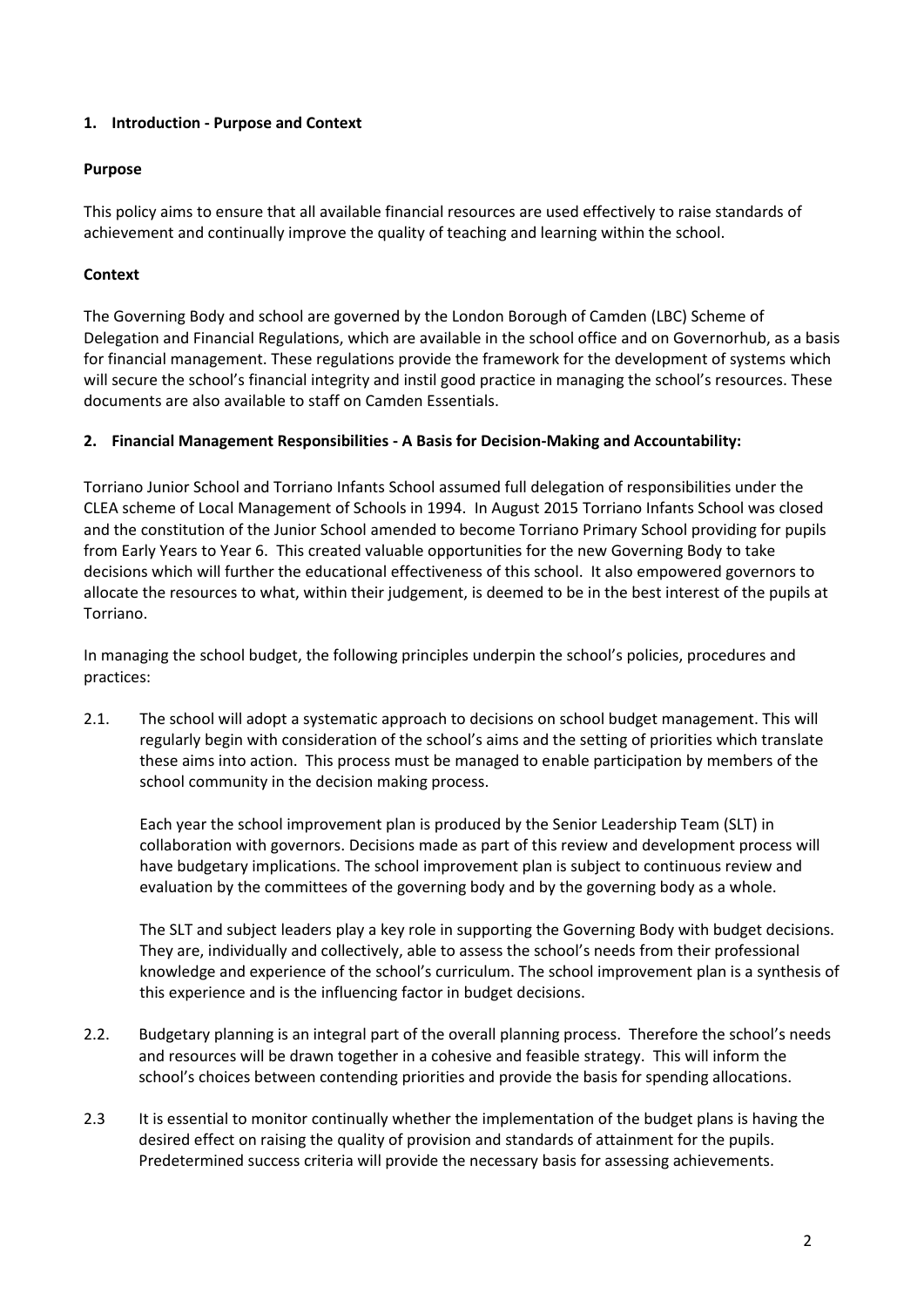- 2.4 The arrangements for delegation and virements within the school will be established and formalised to ensure controlled use of funds.
- 2.5 Adequate monitoring and accounting systems will be determined and maintained. The governors are fully accountable for their financial management to the Local Authority and the Department for Education.

## **3. Torriano Primary School Financial Standing Orders:**

The following standing orders draw on the LBC financial regulations.

- 3.1. The Governing Body has overall responsibility for the budget and financial management of the school.
- 3.2. The Resources of the Governing Body shall meet at least once a term.
- 3.3. The Governing Body shall delegate responsibility for budgetary matters and financial management to the Resources Committee. Detailed terms of reference for the Committee will guide its work.
- 3.4. The quorum for the Resources Committee shall be 50% of the members of the Committee including the Chair of the Committee and the Executive Headteacher. If the meeting is not quorate, no decisions can be reached but recommendations can be made to the Governing Body for final decisions from that body.
- 3.5. The Executive Headteacher and School Business Manager (SBM) will prepare a budget for the school prior to the beginning of the financial year, and submit it for discussion to a meeting of the Resources Committee before the commencement of the financial year. Final budget will normally be approved by a meeting of the full Governing Body. However, late advice of the school budget share and other grants may dictate deferred consideration of the budget. In such circumstances the Governing Body may abrogate its budget approval function to the Resources Committee.
- 3.6. The Executive Headteacher will be responsible to the Governing Body for ensuring that all financial regulations are implemented.
- 3.7. The authority to approve virements up to £5,000 between cost centres shall be delegated to the Executive Headteacher for the period between meetings, subject to a report to the Resources Committee detailing all virements since the last meeting. Expenditure in relation to grant and charitable awards made available after initial approval of the budget shall be at the discretion of the Executive Headteacher and within the parameters of the grant application.
- 3.8. The Resources Committee will give final approval to required virements between budget areas.
- 3.9. Minutes of the Resources meeting shall be reported to the subsequent meeting of the Governing Body.
- 3.10. The Executive Headteacher and SBM shall produce a draft statement of actual expenditure and income against budget for the financial year, in a format approved by the Governing Body. This will be completed as soon as possible after the end of the financial year and not later than the end of the term.
- 3.11. The Executive Headteacher shall produce a final statement with receipt of information from the Director of Finance.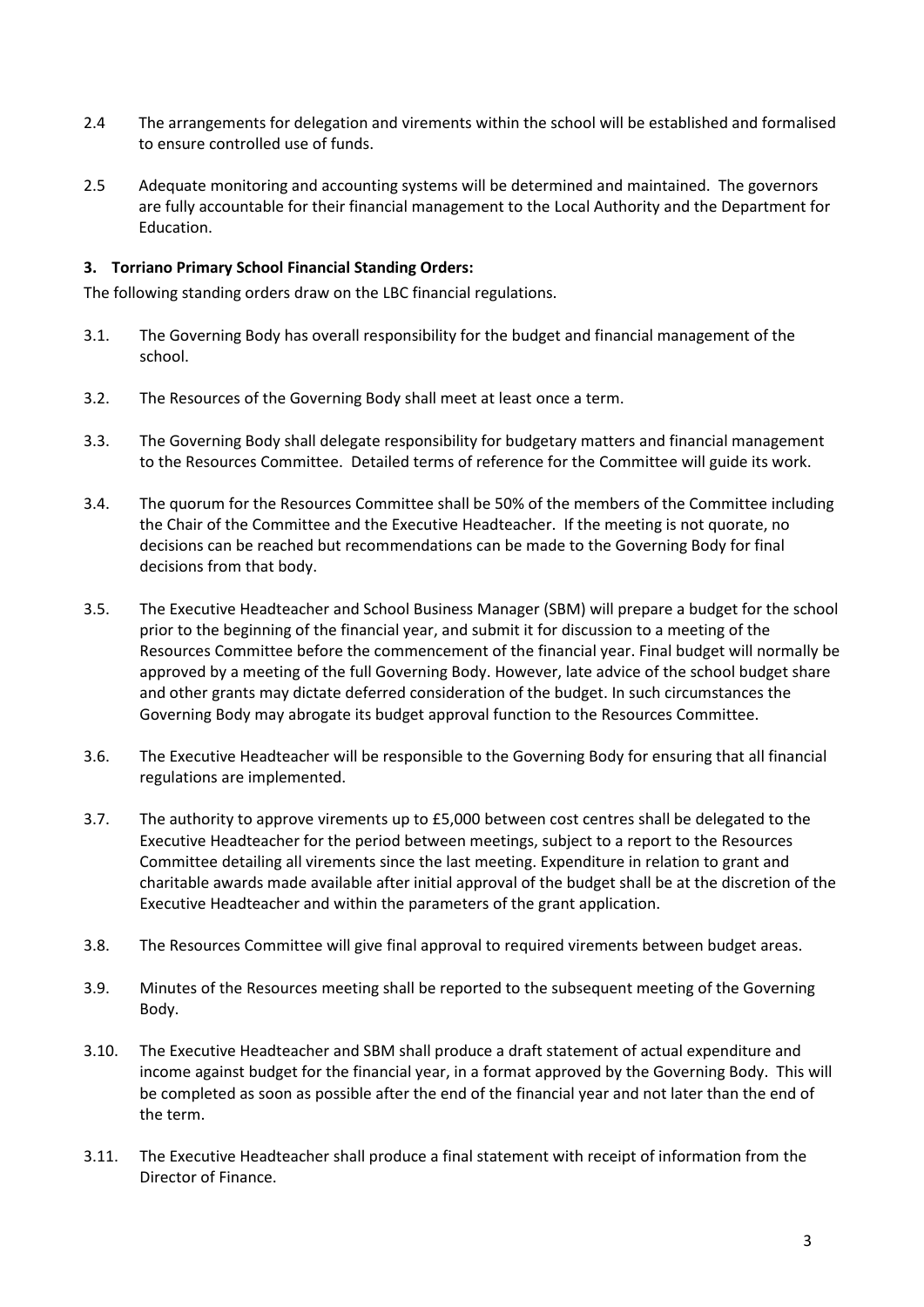- 3.12. The School's budget plan statement is a policy document of the Governing Body. It provides members of staff with the authority to spend money. The Executive Headteacher and the administrative staff will work to the policy and present regularly updated information on the organisation of the budget to the Resources Committee.
- 3.13. The Finance Officer (FO) will process all payments including petty cash, which will be maintained as an imprest. The normal method of payment of money due is by cheque or credit card.
- 3.14. All income received on behalf of the school will be passed immediately to the school FO who will arrange for it to be deposited in the appropriate school bank accounts.
- 3.15. Third party and personal cheques will not be cashed from monies held by or on behalf of the school.
- 3.16. Money may not be borrowed from personnel or from any of the school's funds.
- 3.17. Each Subject Leader and Budget Manager will ensure that order/expenditure in each Cost Centre is made with their full knowledge and agreement.
- 3.18. Adequate internal financial controls will be implemented by internal checks, separation of duties and tasks and appropriate authorisation procedures.
- 3.19. The school will use the accounting procedures outlined in Appendix 1.
- 3.20. The school will ensure value for money by following the principles of best value before expenditure is committed. This includes comparison, consultation, competition and challenge. Written quotations on all works will be invited as far as practicable. The school's Best Value Statement is at Appendix 2.

#### **4. Roles and Responsibilities**

#### 4.1 **Main Governing Body:**

- Provides a strategic leadership of where the school is heading and determines overall priorities for development.
- Acts as a critical friend to the school.
- Fulfils its duties towards its accountability for the quality of educational provision, the standard achieved by pupils and the school's success in providing good value for money.

#### 4.2 **Governors' Resources Committee**

The agreed terms of reference for the Resources Committee are listed in the Governors' policy on committee structure.

#### 4.3 **Executive Headteacher**

The Executive Headteacher is the professional head of the school, responsible for the direction of its work and for its day to day management and organisation: (Inspection framework, OFSTED).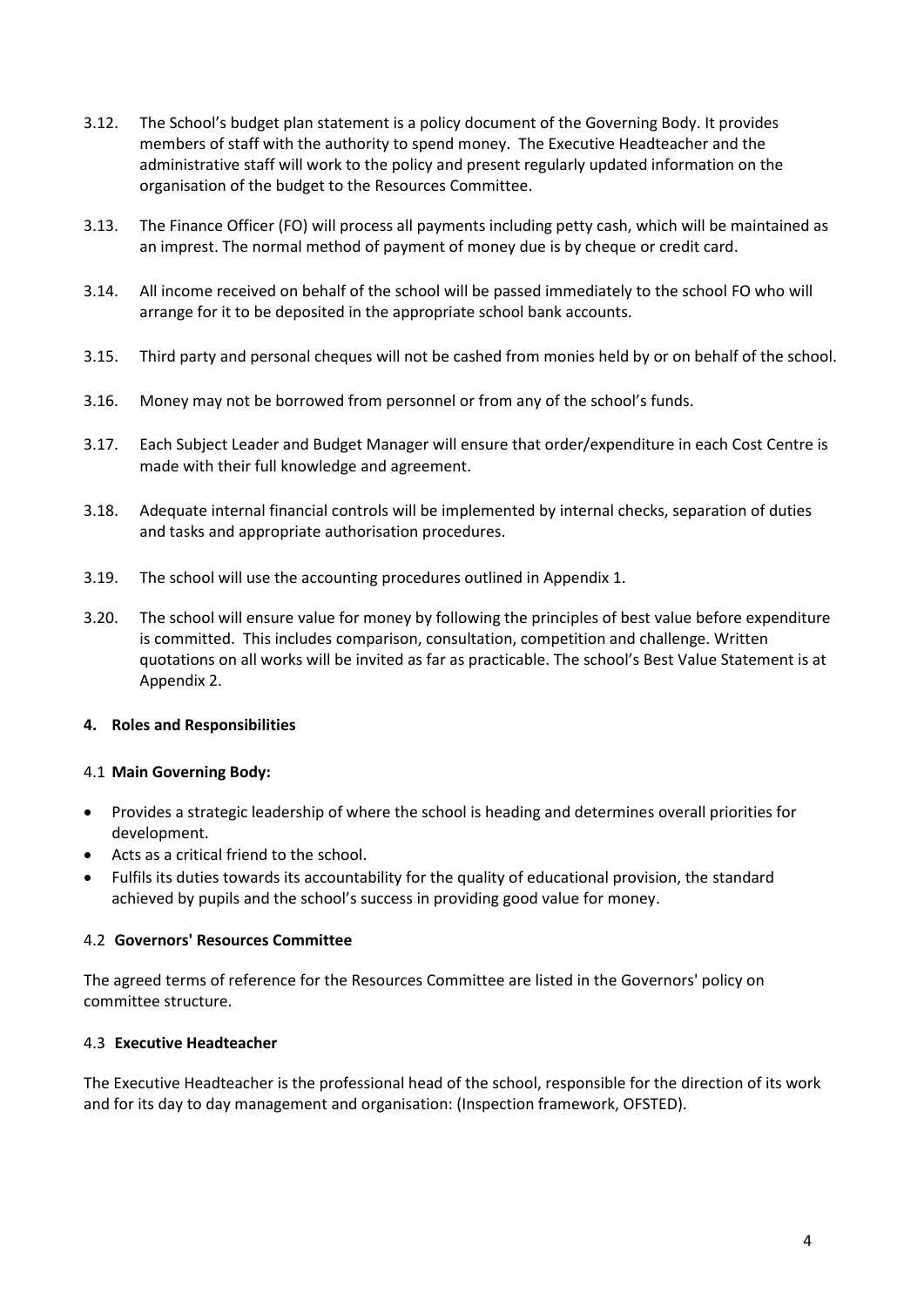#### **It is the Executive Headteacher's duty:**

- To monitor and review the most effective staffing structure, curriculum organisation and day to day management systems within the school. Recommendations should be designed to ensure principles of best value and value for money in terms of quality of schooling and good educational progress for every child.
- To keep the totality of resource management under review and advise others where appropriate conditions within schools are likely to change rapidly and will impact on finances. Elements such as illness of key staff, unexpected building repairs or sudden drop in pupil number around the October census can all have unpredictable effects. The Executive Headteacher must try to ensure that any fluctuations in finance are managed to minimise an adverse effect in quality of education.

#### **The Executive Headteacher is responsible for:**

- Authorising orders.
- Co-ordinating regular reports and other information on spending for the Resources Committee and governing body.
- Monitoring expenditure on priorities to evaluate the impact on pupil learning.
- Progressing the strategic development of the school.

# **4.4 Finance Officer (FO)**

The School Finance Officer is responsible for:

- Processing authorised orders submitted by budget managers.
- Processing invoices against authorised delivery notes.
- Posting expenditure against planned budget and allocating codes accurately.
- Balancing manual records against the computerised systems.
- Reconciling petty cash accounts.
- Raising cheques against properly authorised invoices.
- Supporting the Executive Headteacher in fulfilling their responsibilities or in any way requested by them.
- Collection of dinner and trip monies and maintenance of accounting records.
- Administration and reconciliation of the school's credit cards.

## **4.5 School Business Manager (SBM)**

The main duties of a SBM will be to support the Executive Headteacher towards efficient and effective financial management, particularly in the areas of budget preparation and monitoring and payroll management.

Other duties include:

- Checking payments and cost centre codes for accuracy.
- Checking the accuracy of centrally paid staff costs.
- Reconciling school expenditure and income to the LA accounting records.
- Keeping the expenditure in control through adequate checks.
- Maintenance of the school's inventories.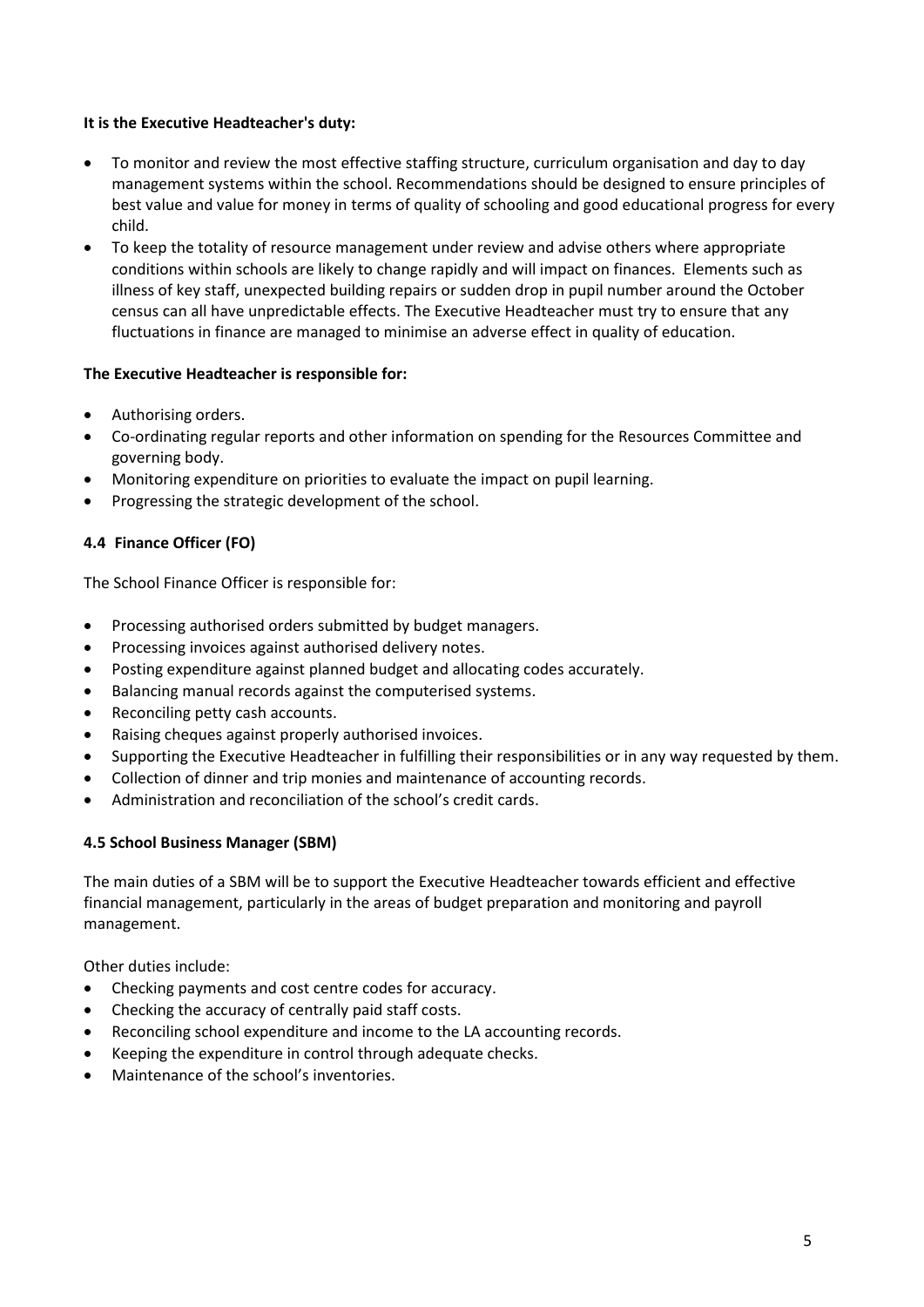# **5. Reports and Returns Monitoring**

# **5.1. Quarterly Returns:**

At the end of each quarter, a return will be submitted to the LA, providing a summary of the quarter's disbursements and VAT liability, under the Consistent Financial Reporting (CFR) and relevant LA income and expenditure codes.

# **5.2**. **Payroll Reports**

These are emailed directly to the SBM by the LA. The report provides an analysis of the salary and employer costs of each member of staff. Any discrepancies must be reported to the LA within two weeks of the report being sent, otherwise the LA will assume that the report is correct. The LA payroll services scrutinise each reported discrepancy and notify the school of the outcome.

## **5.3. Fusion Reports**

Fusion reports are emailed directly to the SBM by the LA. The Fusion report details all funds held by the LA and the monthly transactions in respect of gross salary costs, deductions for central services, reimbursements and grant funding. The SBM will check these for accuracy and then discuss all transactions with the Executive Headteacher to ascertain any further discrepancies. These will be notified to the LA finance section by telephone or e-mail immediately. The SBM checks ICT purchases for accuracy.

## **5.4. Monthly Reports and Monitoring**

As part of the month end procedures the SBM produces a budgetary control report, which is discussed with the Executive Headteacher. Expenditure is monitored against the budget profile and the necessary action taken to ensure that fluctuations do not have a detrimental effect on the quality of education or overall budget management. Any wide variances to budget are brought to the attention of the Chair of the Resources or Chair of Governors for discussion as to appropriate remedial action. The Resources Committee meets at least termly and is presented with a quarterly budget report, which shows expenditure to budget with percentage consumed, a forecast of the year-end position and the out-turn for the last financial year. The Governing Body also receive the latest quarterly report at the next appropriate meeting. The Executive Headteacher and SBM scrutinise the amount held centrally by Camden for salaries. Monthly profile reports are created for monitoring purposes and unexpected patterns are charted.

## **6. Stock and Inventories**

An asset register is created and updated annually during the summer holidays. Single items over the value of £1,000 (as per Camden's Scheme for Financing Schools 2013) and items of significant value e.g. PA system, will be entered onto an asset register by the SBM. The asset register includes the item, date of purchase, value, serial number, make and date of security marking.

Each Subject Leader is responsible for ensuring that resources are adequately cared for and used effectively to enhance the quality of teaching and learning.

School property is not to be removed from the premises.

Any damage, loss or theft of equipment is reported in writing to the Executive Headteacher without delay for pursuance of claim and updating of records.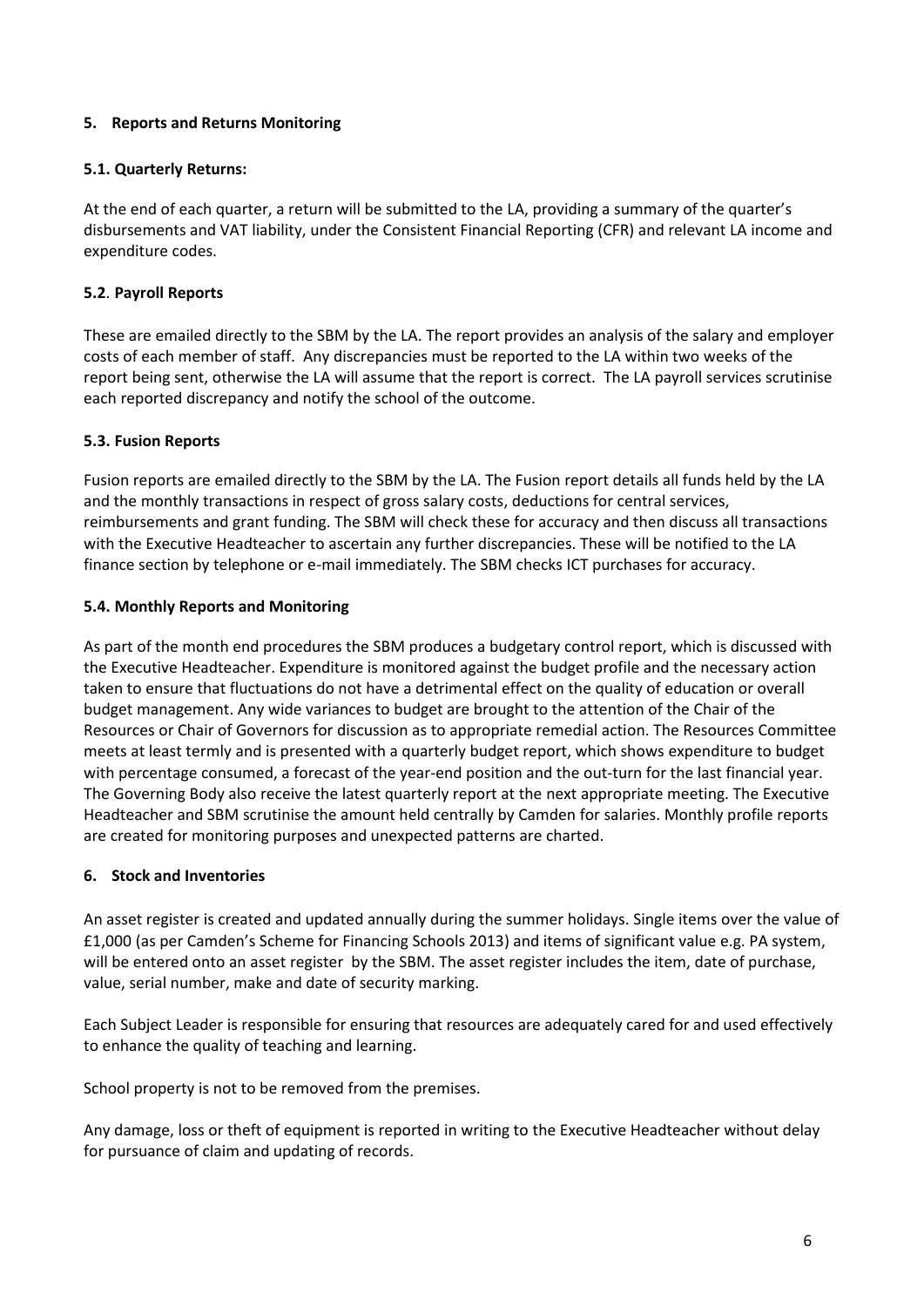All assets which become obsolete are recorded and means of disposal noted. Disposal is logged in the asset register and signed by the Executive Headteacher and the SBM or marked as returned to the LA if the item is on loan. If the item is ICT equipment, disposal must be authorised by a member of the Resources Committee, who is not a member of staff. Wherever possible, items for disposal are passed on to pupils or offered to other schools rather than being thrown away.

For equipment which has a residual value of over £100 but is no longer required by the school, Resources approval must be sought prior to disposal.

## **Extract from Camden's Scheme for Financing Schools:**

# *2.1.4 Control of Assets*

*The Authority's financial regulations set down the basic requirements for the control of assets, via inventories, for schools. The Governing Body should ensure, at least once a year, that such an inventory is in place. Schools must keep an inventory of their moveable non-capital assets over £1,000 in a form determined by the authority. A copy of this form is included in the Camden Financial Guidance for Schools document. The financial regulations, as they apply to schools, are set out at Appendix 1 to this scheme.*

## **7. Financial Management Procedure**

School Governors have agreed a set of financial regulations which must be followed. These are included at Appendix 1. All staff responsible for budget management are expected to follow these procedures.

## **7.1. Financial Management Cycle**

Financial planning and monitoring needs to be built around the academic year, the calendar year and the financial year in relation to each other. It is essentially a cyclical process.

## **January**

- Executive Headteacher, SBM and Governors re-evaluate the predicted budget outturn.
- The LA provides indicative budget figures based on the October census.
- Budget estimates are drawn up for the new financial year.
- Subject Leaders and Budget Managers review and evaluate progress and levels of provision within their area of responsibility (with reference to school development priorities and individual action plans).
- Budget managers monitor outturn and underspends -overspends managed in consultation with the Executive Headteacher.
- Budget managers begin the process of formalising bids.

## **February**

- Final draft prepared on the basis of LA final/indicative figures and considered by the Resources Committee and FGB.
- Governors submit Schools' Financial Value Standard report to LBC.

## **March**

- Finance officer follows up on outstanding invoices, unpresented cheques and commitment orders.
- Final check on High Needs Block reimbursements.
- Final budget approved by the Governors and submitted to the LA.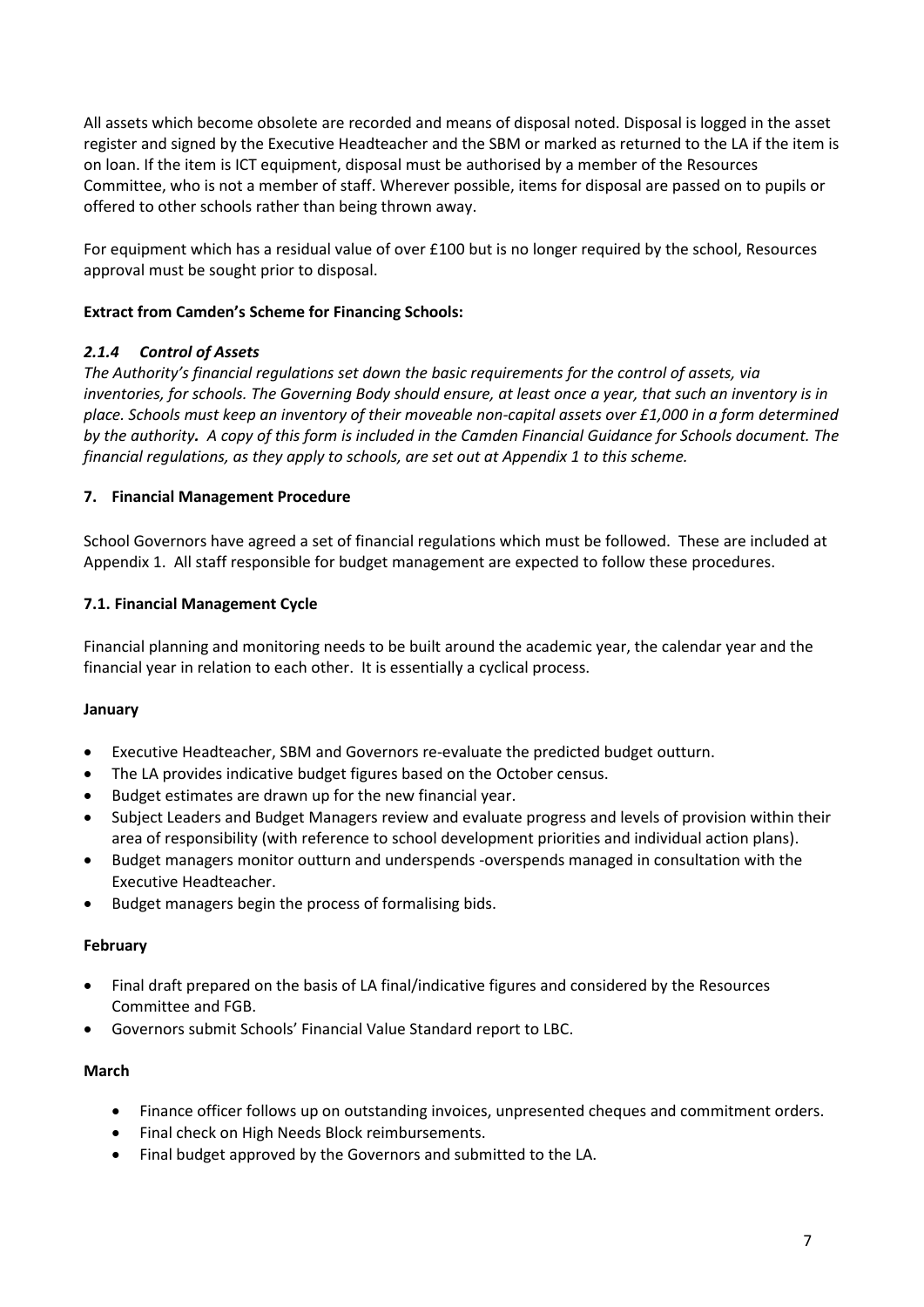# **April**

- Annual school development review starts with annual staff reviews and curriculum progress reviews.
- Governors and staff discuss and ratify short and long term priorities in SIP.
- Remaining decisions for identified priorities finalised.
- Executive Headteacher and SBM set up new budget on accounting programme and prepare for closedown of previous financial year.
- Final accounts sent to LA.
- End of year statements reconciled with central and bank accounts.

## **May**

- Executive Headteacher presents draft staffing model for the next academic year to the F&P Committee following the staff resignation date.
- Final staffing levels agreed and approved by Governors.
- Budget Managers notified of new final budget figures.

## **June**

- Executive Headteacher and SBM present final budget out-turn report from previous year.
- Consistent Financial Report submitted to LBC for onward transmission to DfE.

# **July**

- School profile prepared.
- Summer term check on High Needs Block reimbursements.

## **September**

- Teaching staff salary reassessment notified.
- Budget adjusted to accommodate new grants and revised staffing structure.

# **October**

- September Budget report to Resources Committee.
- School Census figures submitted to LBC.

## **November/December**

- Mid-year monitoring report to Governors.
- Underspends/overspends identified and managed.
- Autumn term check on High Needs Block reimbursements.
- Draft budget for next financial year produced based on indicative figures.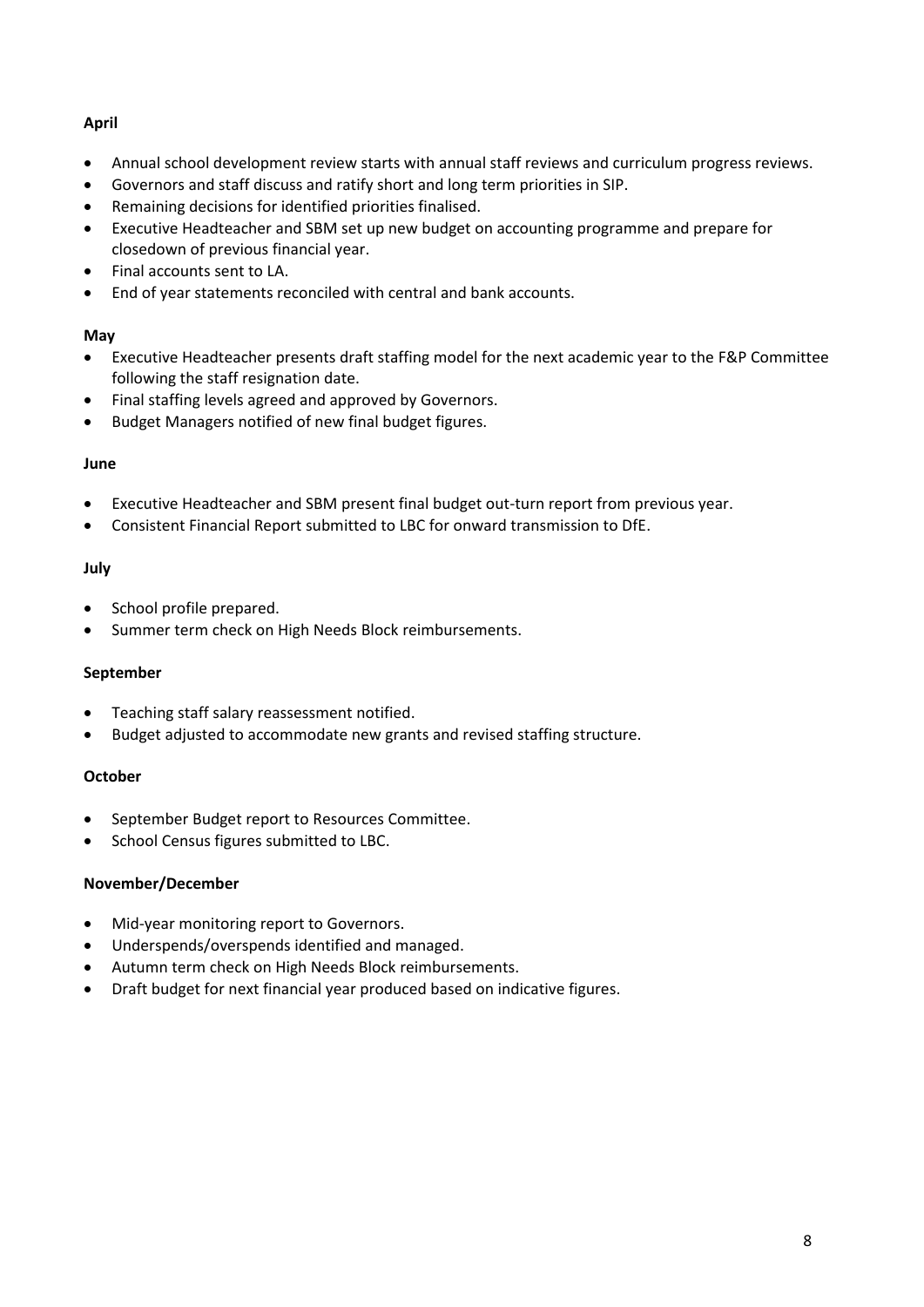#### **8. Schedule of Tasks in Financial Management**

#### **Weekly Tasks:**

#### **Finance Officer**

- raise orders/invoice and payments
- petty cash maintenance
- preparation for banking
- collate any agency staff timesheets/maintain attendance spreadsheet
- raise cheques
- collect and record dinner money/submission of weekly numbers to LBC
- maintain computerised and manual records of numbers and income
- maintain and submit school trip records for insurance purposes
- administers school credit card payments

#### **Executive Headteacher and SBM**

- authorise overtime
- authorise orders
- approve payments
- sign cheques (Executive Headteacher only)

#### **Monthly Tasks:**

#### **Finance Officer**

- maintain and reconcile school fund accounts
- prepare reports for Subject Leaders
- agree reconciliation of school meal costs to central deductions

#### **SBM**

- check salary printouts and post salary journals
- inform payroll of salary errors
- prepare staff changes notification
- authorises petty cash withdrawal
- reconcile public account bank statements
- reconcile fusion report transactions to Central Fund
- prepare monthly report for Executive Headteacher
- agree and sign petty cash reconciliation
- check response to salary changes
- agrees High Needs Block schedule

#### **Executive Headteacher**

- monitor monthly report and review spending
- check and sign changes forms
- sign Central Fund reconciliation
- sign bank reconciliation
- sign School Fund reconciliation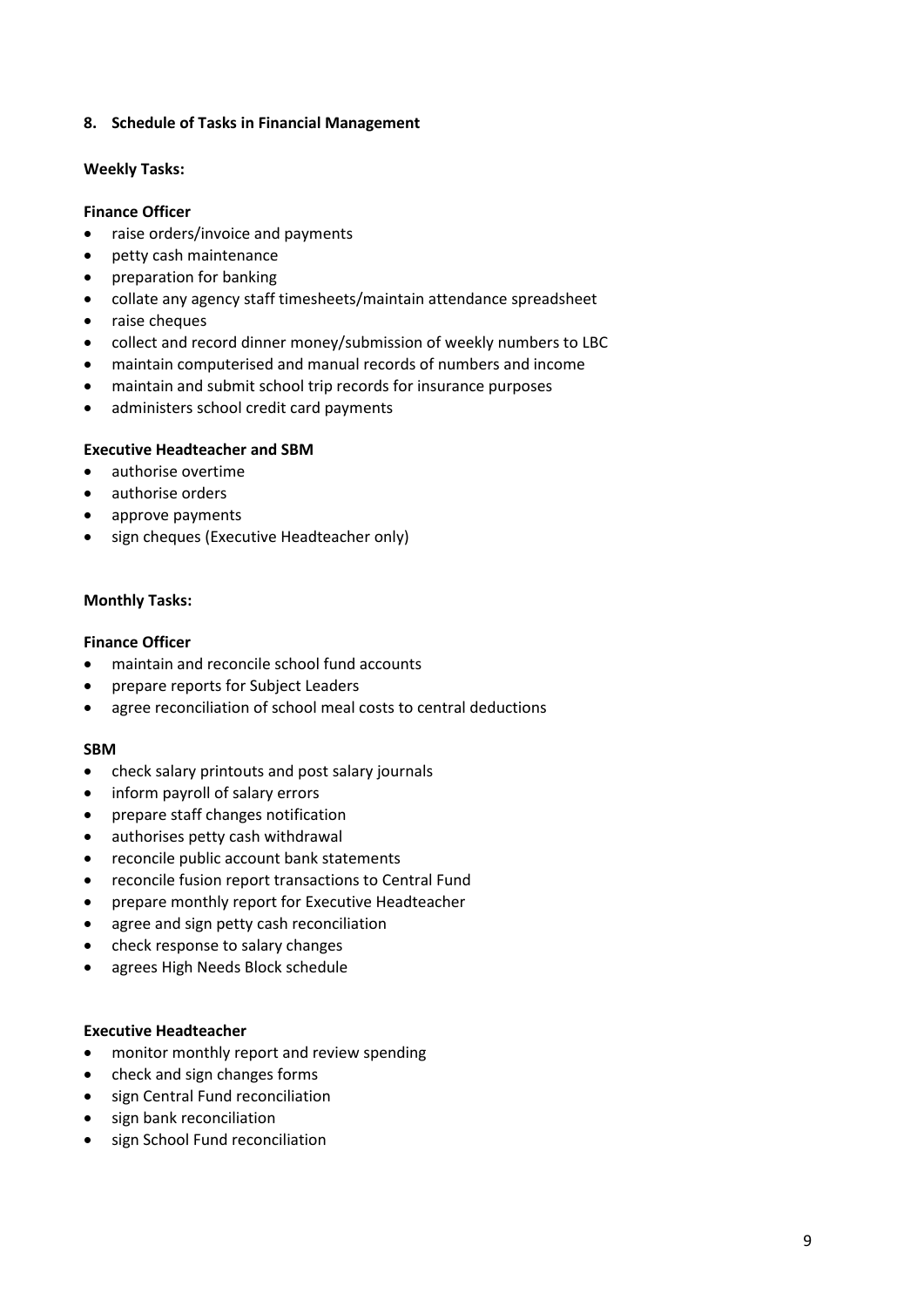## **Termly**:

#### **SBM**

- quarterly returns submitted to LA
- VAT claim submitted to LA
- check payment of claim for accuracy on Fusion report

## **Executive Headteacher and SBM**

- check all claims and returns for accuracy
- prepare outturn reports for the Resources committee
- additional resource requirements to Resources committee for approval

#### **Annually:**

#### **Finance Officer**

- preparation for financial year-end
- P11D for Camden

#### **SBM**

- close down at year-end School Cash Office software
- all work associated with closing of end of year accounts
- production of CFR return
- enter the new budget on accounting programme
- submit all returns required by the LA e.g. Taxes Management Act s16
- return, ensure completion of lettings summary, PD11D
- prepare draft budget and submit to the governors

## **Executive Headteacher**

- prepare staff salary re-assessment notification for staff and payroll
- invite bids from Subject Leaders
- lead on school improvement plan review and resource implications
- advise Governors on financial implications of SIP review
- advise Governors on purchase of Service Level Agreements
- review contracts and terms for services and maintenance
- arrange for audit of school funds
- analyse bids and recommend resource levels for each area to Governors
- plan for pupil premium and all grant-aided funding
- review development allocation

## **Governors**

- annual evaluation of School SIP
- approve annual budget
- approve annual increments and allowances on staff salaries
- maintain register of Governors' business interests (LA Clerk)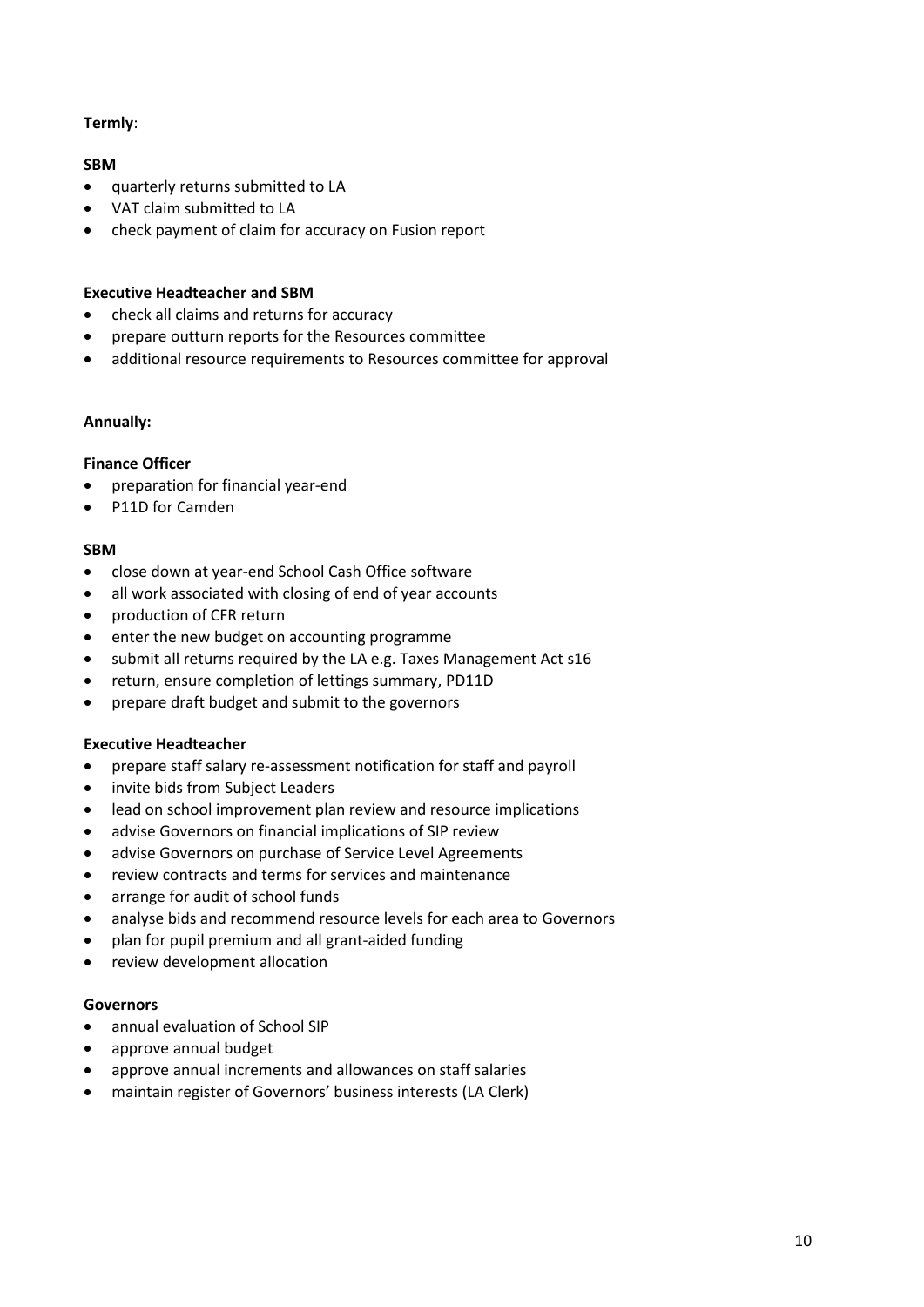#### **9. Levels of Delegation**

The Governing Body shall agree the budget for the financial year but from time to time there will be circumstances when amendments need to be made in accordance with changes in staffing and pupil levels, emergencies and other unexpected expenditure or responses to government initiatives. In addition, Governors and staff need to be clear about their responsibilities in respect of the limits on individual budgets. The Governing Body have therefore agreed the following limits of financial delegation:

#### 9.1. **Resources Committee**

Has delegated responsibility for all expenditure within the agreed budget and for expenditure up to £20,000 from contingency.

#### 9.2. **Executive Headteacher**

Has responsibility for expenditure within the agreed budgets for staffing, curriculum resources and improvement and for expenditure from contingency for up to £20,000 (as per Camden Financial Regulations). All such expenditure must be reported to the next meeting of the Resources Committee

#### 9.3. **Site Services Officer**

Has authority to spend within the agreed premises development and maintenance budget.

## 9.4. **Assistant Executive Headteacher and SBM**

With responsibility for continuing professional development and preparation, planning and assessment budget cover has delegated authority up to a limit of £2,000 for expenditure from the training budget and from the supply budget for all leave for sickness and long term absences.

#### 9.5. **Core SLT**

Have responsibility for collating and monitoring subject lead action plans.

#### 9.6. **Subject Leaders**

Have delegated authority for expenditure from the curriculum budgets as determined by the Core Senior Leadership Team.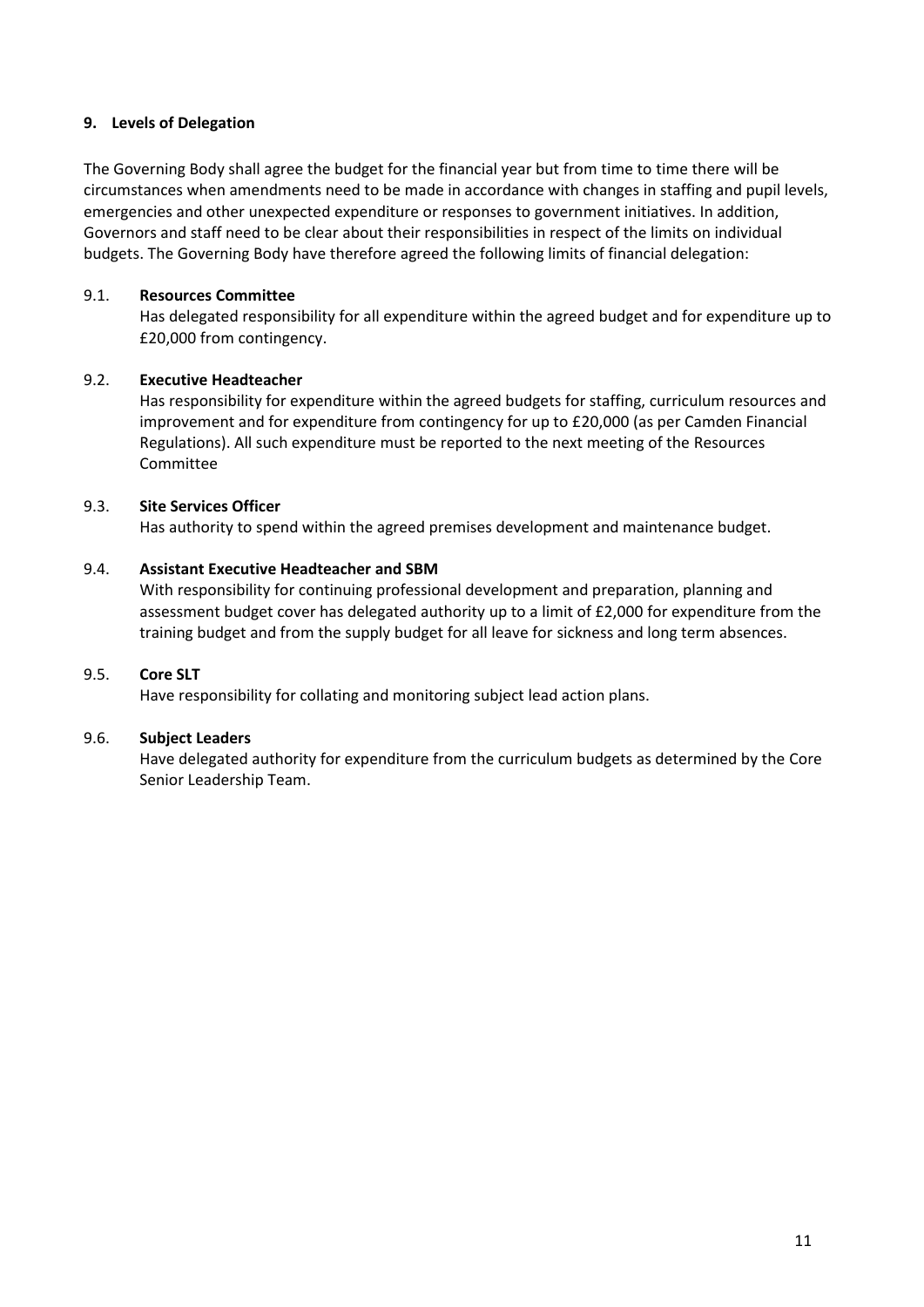# Appendix 1

# **Torriano Primary School Financial Procedures**

# **1. Purchasing, Cash Handling and Security Procedures**

1.1. Orders for all works, goods and services to be supplied for school use must be issued on an order form. If an order is placed by e-mail or over the internet, a print-out of the order must be obtained or, in the absence of a print-out an order raised simultaneously, and signed by the Executive Headteacher. The school Finance Officer is responsible overall for issuing order numbers. In any event, e-mailed or internet orders need to be approved by the Executive Headteacher prior to being placed.

1.2. All orders are signed by the Executive Headteacher, Director of Inclusion or SBM who are the responsible officers for authorising the orders issued from this school.

1.3. An order form need not be used where a contract for works, goods or services exists for the supply of public utilities, periodical payments, such as rent or rates, or for petty cash payments.

1.4. As far as possible petty cash purchases should be avoided. Planned expenditure is easier to manage and cost effective. Cash purchases from retailers do not always result in best value for money, unless there are extra special offers or the transaction is a relatively small one e.g. buying fish food once a month. Receipts must be handed in for all purchases made in cash before reimbursements can be authorised.

1.5. A completed order is given to the Finance Officer who passes this to the Executive Headteacher or SBM for approval and authorisation. Once authorised the order is sent to the supplier and a copy is filed in the office.

1.6. The Finance Officer maintains a record of orders/purchases made.

1.7. When orders/services have been delivered, the Budget Holder (Subject Leaders, site supervisors, project managers) is responsible for ensuring a thorough check of the delivery is made against the delivery note. If there is a shortage on the delivery it is recorded on the delivery note. All equipment must be security marked and books identified with the school stamp. After due checks the delivery notes are returned to the school Finance Officer and they stamp the invoice with the date received.

1.8. The Finance Officer examines, verifies against the delivery note and certifies all the invoices for payment. Before certifying the invoices, the officer must be satisfied that:

1.8.1. The work or goods to which the account relates have been received /carried out, examined and approved.

1.8.2. The prices, expenses, calculations, trade discounts, other allowances, credits and tax are correct. 1.8.3. The expenditure is within the budget. The Finance Officer consults the Executive Headteacher or SBM on this if necessary.

1.8.4. The account has not been previously passed for payment and is a proper liability of the school.

1.9. The Finance Officer completes and passes the invoices to the SBM for authorisation. Once all invoices for the period are posted, the SBM checks the coding and costs, the Finance Officer authorises on the accounting system the invoices for payment then proceeds to a cheque run. Details of payment and cheque numbers are recorded on each invoice. If cheques are raised manually, on each cheque stub the Finance Officer writes the invoice number. If the cheque is for more than one invoice the individual amounts are detailed. The cheques with the remittance advices then pass to the Executive Headteacher for signature. Invoices are filed by supplier by cheque number. Unpaid invoices are retained in the Finance Officer's in-tray until all documentation is complete.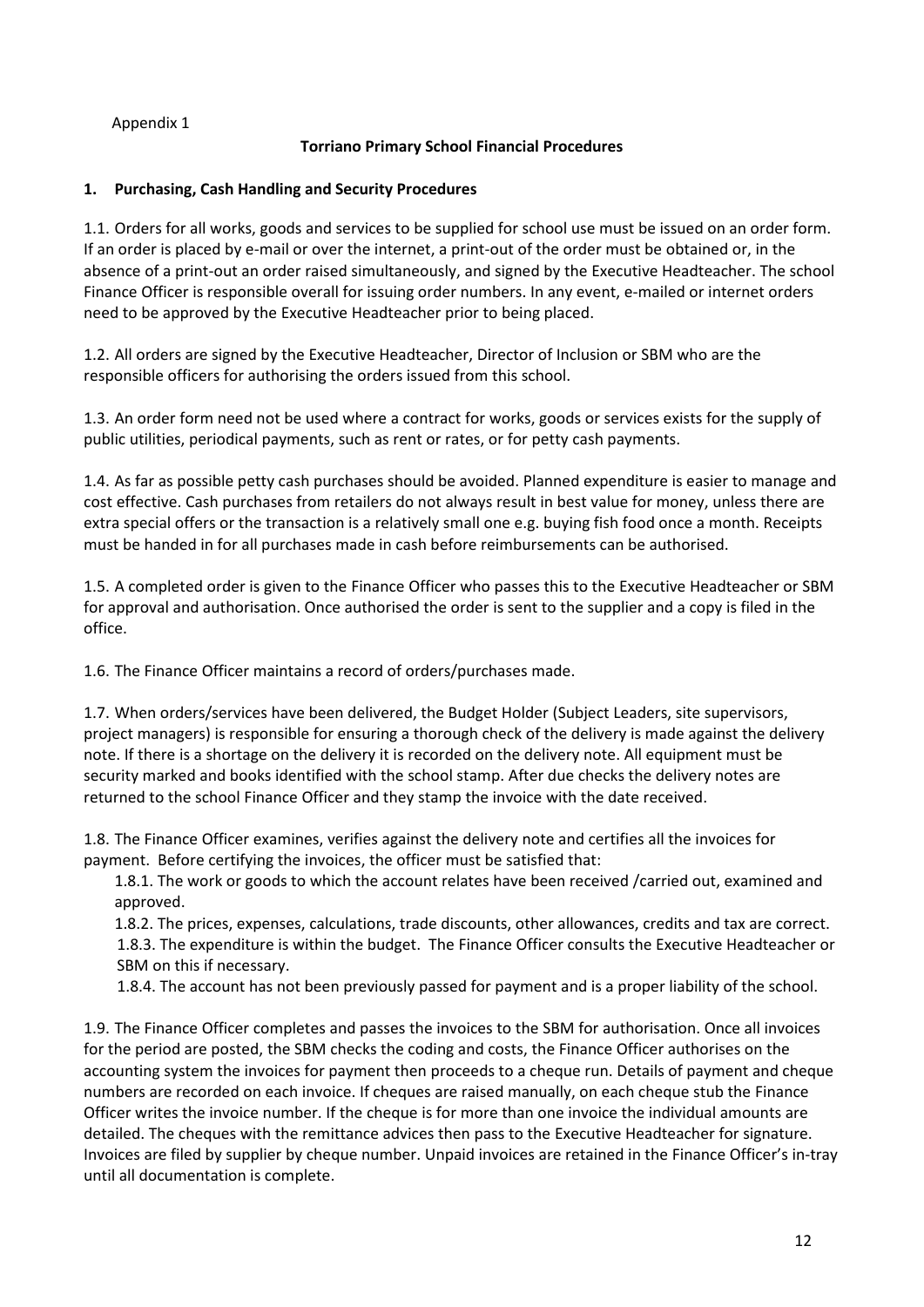1.10. The Budget Holders must be aware that the certification process is of no value where no official order exists. It also important to be able to demonstrate to auditors that the function of placing orders is properly separated from the certification of payment.

1.11. Each Budget Holder is responsible for their budget.

#### 1.12. Authorisation Procedure

| <b>Stage</b>   | Personnel                                                 | <b>Action</b>                                                                                   |
|----------------|-----------------------------------------------------------|-------------------------------------------------------------------------------------------------|
| 1              | Member of staff requesting order                          | Speaks to budget leader (subject lead) or SLT<br>regarding order required                       |
| 1              | Budget Holder (subject lead)                              | Approves or declines this from their budget                                                     |
| $\overline{2}$ | Finance Officer                                           | Prepares order for authorisation from<br>Executive Headteacher, Director of Inclusion<br>or SBM |
| 3              | Executive Headteacher / Director of<br>Inclusion / SBM    | Signs order                                                                                     |
| 4              | <b>Finance Officer</b>                                    | Places order, checks delivery and signs<br>delivery note                                        |
| 5              | Finance Officer                                           | Posts invoice                                                                                   |
| 6              | <b>SBM</b>                                                | Checks code and costs                                                                           |
| 7              | Executive Headteacher / SBM                               | Authorises payment                                                                              |
| 8              | <b>Finance Officer</b>                                    | Authorises payment date                                                                         |
| 9              | Finance Officer                                           | Raises cheque                                                                                   |
| 10             | <b>Executive Headteacher and Director of</b><br>Inclusion | Sign cheque                                                                                     |

#### **2. Value for money**

The school annually reviews contract arrangements to ensure that a quality supply or service is received at a competitive price. A variety of catalogues is available for curriculum purchases and budget holders are advised of the need to seek competitive prices. General stock is maintained at adequate levels to support efficient delivery of the curriculum and any bulk purchases for discount taken into consideration.

2.1. For purchases or services over the value of £1000 normally three prices will be compared.

2.2. For goods or services over the value of £10,000 three written quotations must be obtained and approved by the Resources committee unless expenditure has already been agreed and authority to determine the supplier delegated to the Executive Headteacher.

2.3. A selective tendering procedure is effected for contracts over the value of £25,000 in accordance with LBC Finance Regulations which will normally be managed under the aegis of the LA and contractors will need to be on the Council's approved list.

2.4. The Resources Committee will maintain a record of tenders but in all events will record decisions and reasons as to why the lowest tender may not have been accepted. For other quotations, records of alternative quotations are passed to the SBM and reasons noted if the lowest quote was not accepted. Documentation may comprise written quotations, print-outs of internet offers, copies of catalogues or, in exceptional circumstances, a record of a telephone conversation.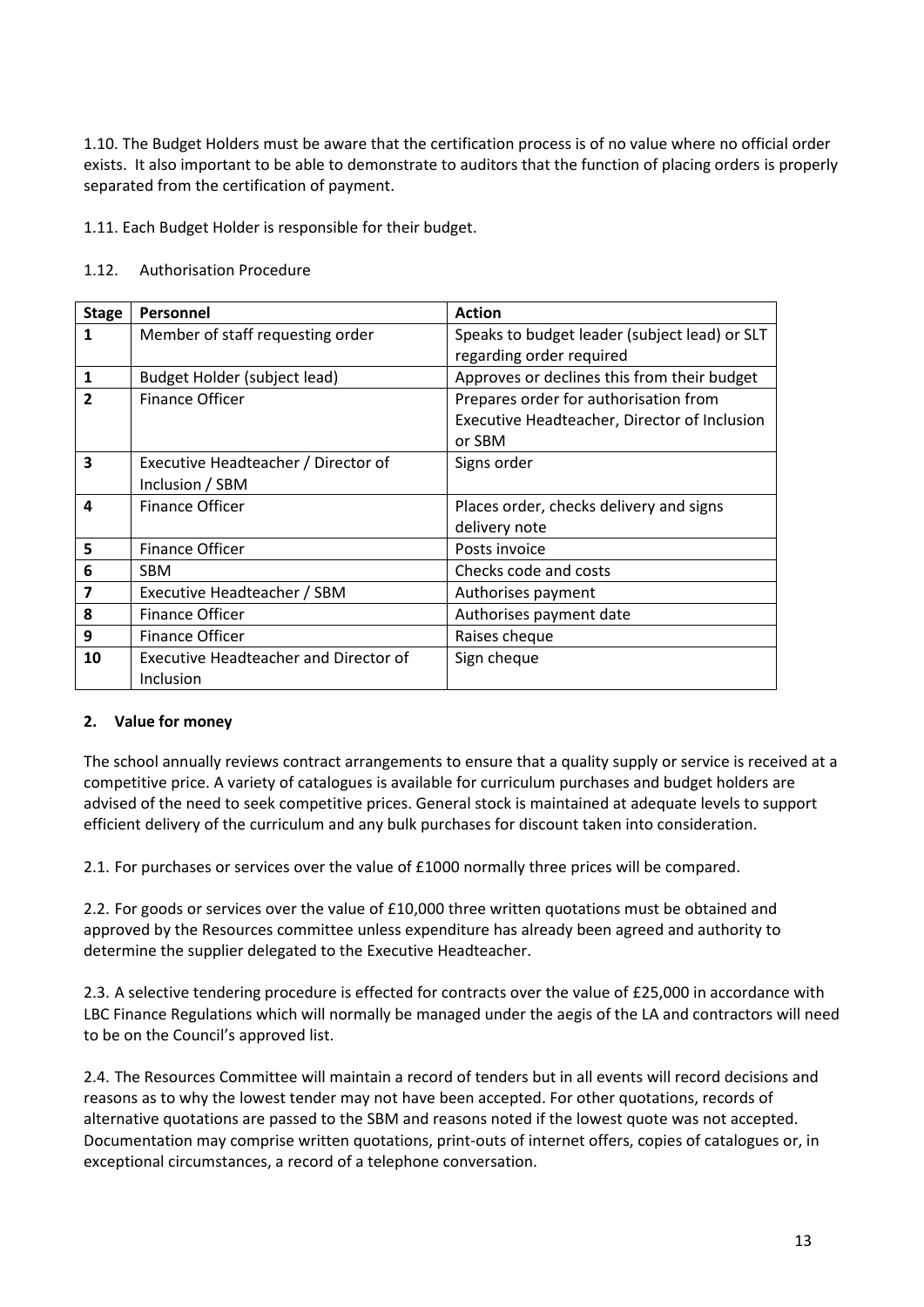2.5. The selection of contracts valued at more than £100,000 must be reported to the Director of Children, Schools and Families.

# **3. Credit Notes**

Credit notes are posted onto the system and cheques are raised for the balance showing against the account. The credit note is filed with the invoice.

# **4. Inspection Copies**

Suppliers are advised not to send inspection copies and all books, CDs or DVDs must be requested by the normal ordering procedure.

## **5. Incomplete Orders**

Orders which have been raised but where deliveries have not been received in full are retained in a separate file until completed. The file is checked at least monthly and the Finance Officer contacts the supplier if delivery has not been made within a reasonable time.

## **6. School Mail**

School post is opened by a member of the admin team (Receptionist, Finance Officer or SBM). Invoices are passed to the Finance Officer and all items of a financial importance are passed to the SBM.

## **7. Cheque Signatories**

- 7.1. Helen Bruckdorfer
- 7.2. Michelle Rae
- 7.3. Patricia Salisbury

## **8. Monitoring Contracts**

8.1.The Executive Headteacher may sign contracts for goods and services not in excess of £10,000.

8.2. Contracts for goods and services in excess of £10,000 must be signed by the Chair of Governors or as authorised by the Governing Body by two other members.

8.2.The Executive Headteacher is responsible for monitoring all contracts in the school although this may be delegated as appropriate to the SBM or Premises Manager. The Executive Headteacher will ensure that the contract adequately describes the service required although for building maintenance and capital works this may be delegated as appropriate.

## **9. VAT on Trips and Income**

The school is registered for VAT through Camden LA. VAT returns for sales and purchases are submitted to the LA at the end of each quarter.

9.1. Input VAT is recovered on invoices paid from public funds. The school does not claim VAT on trips and other expenditure funded from school non-public funds.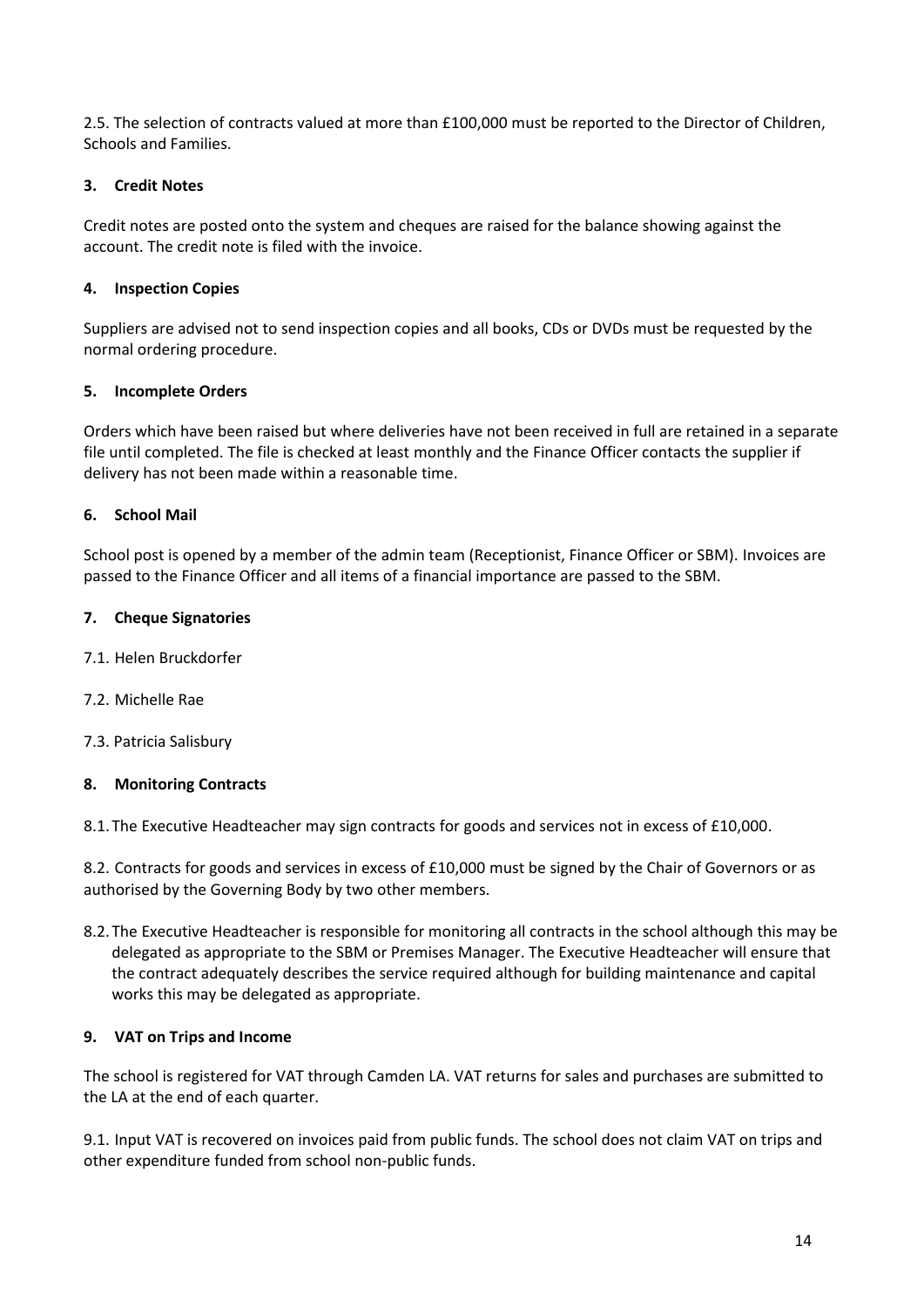9.2. Invoices for external lettings of the school are gross of VAT where applicable. Output VAT is accounted for at the end of each quarter and the payment off-set against the input VAT claim.

# **10. School Funds**

The Finance Officer is responsible for all maintenance of non-public monies and the same procedures are maintained as for public monies. The accounts are audited annually and a statement of income and expenditure presented to the Governing Body each academic year.

## **11. Insurance**

The school's insurance arrangements for the contents of the school are with the LA. Buildings insurance is the responsibility of the LA although the premium is deducted from the school's budget. In the event of a school letting when the hirer does not hold insurance, a levy of 5% of the hire fee to cover Insurance Premium Tax is charged.

## **12. School Accounts with Suppliers**

The school operates some accounts with large suppliers or for routine premises requirements. Orders are raised retrospectively and invoices are sent to the school. When any employee of the school orders from such an account holder a letter of authorisation is taken together with a form of ID.

## **13. Telephone, Internet and Credit Card Purchases**

13.1. Telephone orders are not permitted except in emergency circumstances or matters of expedience such as failure of equipment. In any event they must be authorised by the Executive Headteacher and a hard copy confirmation order sent for telephone orders. The school may not accept responsibility for the payment of unauthorised orders.

13.2. Internet purchases may be made by the Finance Officer using the school credit card.

13.3. Credit card purchases are made only by the Executive Headteacher, Director of Inclusion and Finance Officer in accordance with the school's credit card policy and procedure. The cards are held in the school safe by the Finance Officer, who carries out a monthly reconciliation of invoices to statements.

- 13.3.1. The cardholder requests the card from the Finance Officer and signs and dates the schedule by way of receipt.
- 13.3.2. Most purchases are by internet or telephone (train tickets). Once the transaction is complete, the card is returned to the Finance Officer.
- 13.3.3. The Finance Officer signs the schedule to acknowledge return.
- 13.3.4. The cardholder provides the invoice and other supporting paperwork to the Finance Officer.
- 13.3.5. Invoices are logged by the Finance Officer on a spreadsheet in preparation for reconciliation against the credit card statement.
- 13.3.6. The Finance Officer checks the individual payments against the invoices and signs and dates the statement.
- 13.3.7. The cardholders check and tick their own items of expenditure and sign and date to verify.
- 13.3.8. When the SBM reconciles the bank statements, the invoices are checked against the statement and entered onto the accounts programme analysed to the relevant expenditure codes. The amount drawn down is agreed to the credit card statements.
- 13.3.9. The credit card policy is at Appendix 3.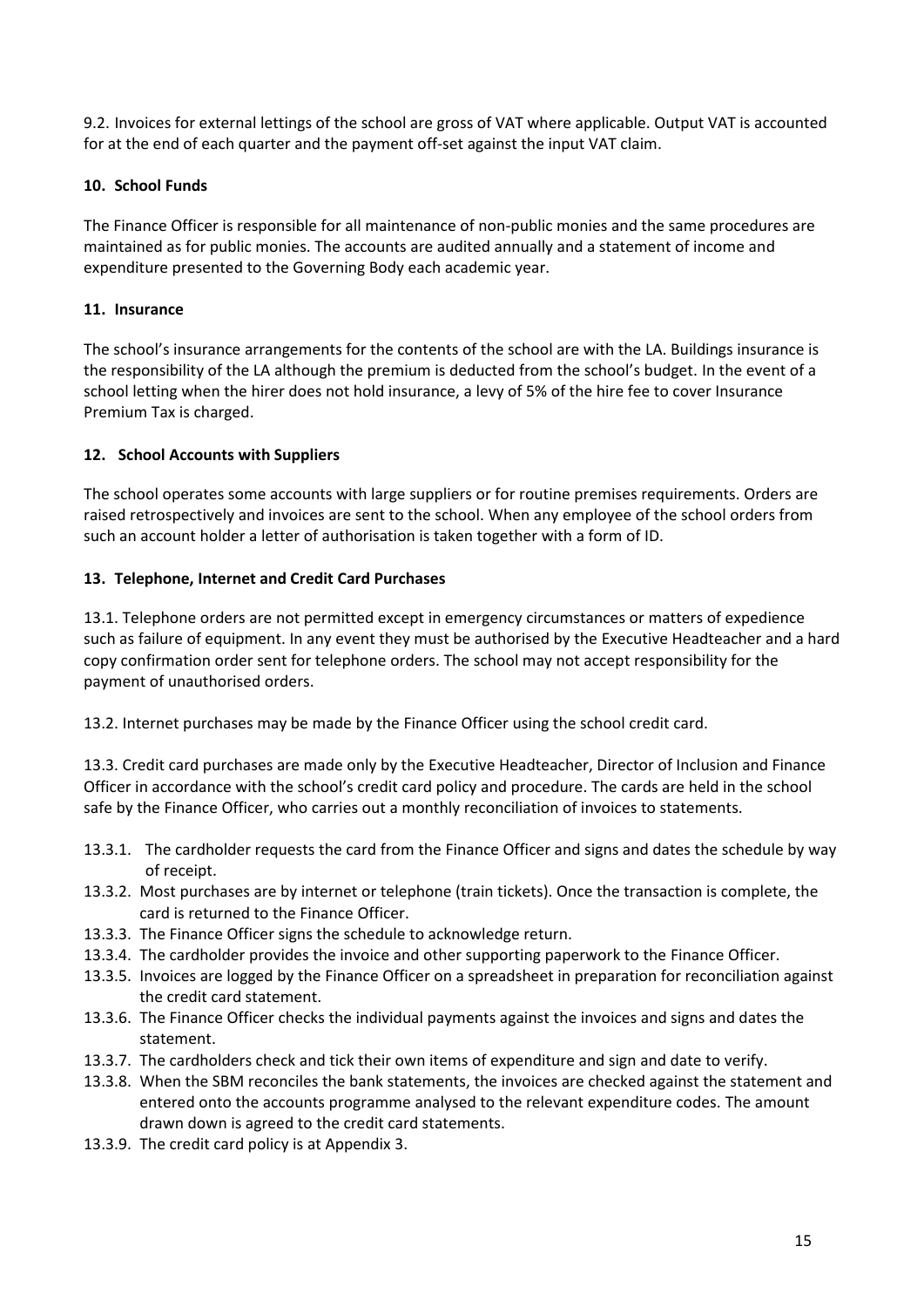#### **14. Security**

14.1. The SBM and Finance Officer have access to the school safe via key code. Cheque stationery is stored in the safe. Payroll information is kept in a safe cupboard in the SBM office. Access to the administration area is controlled by a coded key pad on the entrance door.

14.2. Back-up of the computer system takes place remotely overnight by Camden IT support. There is an automatic virus scan which runs at regular intervals throughout the day. Test restoration of data is carried out annually.

14.3. School keys are held by the Executive Headteacher, the Site Supervisor and a key-holding company. The Executive Headteacher will progress investigation of damage and as soon as possible will ask the staff to check for losses against the inventories. The police are then advised of losses. The LA is informed of losses in excess of £1000.

#### **15. Payments to the school office**

15.1. The school office is cashless, all payments (meals, trips etc.) are made via card in the main office or online. Money is deposited at the bank into the school's main bank account by the site supervisor at variable times. The paying-in slip is prepared by the Finance Officer. The Site Supervisor provides a receipt from the bank and the Finance Officer attaches this to the deposit.

15.2. All school receipts from pupils for meals and trips are recorded on the MIS Arbor or Tucasi (only EYFS extended provision payments). Receipts are produced and uploaded to the parent portal Arbor system. Card payments produce a paper receipt for the customer and for the school when paid in the office.

#### **16. Petty Cash**

Petty cash is maintained and recorded by the Finance Officer and payments authorised by the Executive Headteacher and SBM if payment is under £20.

16.1. Petty cash is kept as an imprest up to a level of £300. Cash is kept in the school safe and cash payments are limited to £20 otherwise a cheque must be accepted. In exceptional circumstances, for example, purchase of refreshments for meetings and visitors, petty cash reimbursements up to £40 may be made.

16.2. To avoid numerous cash transactions for minor premises purchases, the Site Supervisor uses a local supplier. An internal requisition is drawn up by the Site Supervisor and authorised by the Executive Headteacher. The requisition is taken to the supplier and the school invoiced direct. The Finance Officer will check the items on the delivery note against the requisition and invoice.

16.3. Postage stamps are mainly purchased by cheque.

16.4. Petty cash in the tin is reconciled monthly to receipts by the Finance Officer, signed off by the SBM and agreed to the computer system by the SBM.

#### **17. Payroll**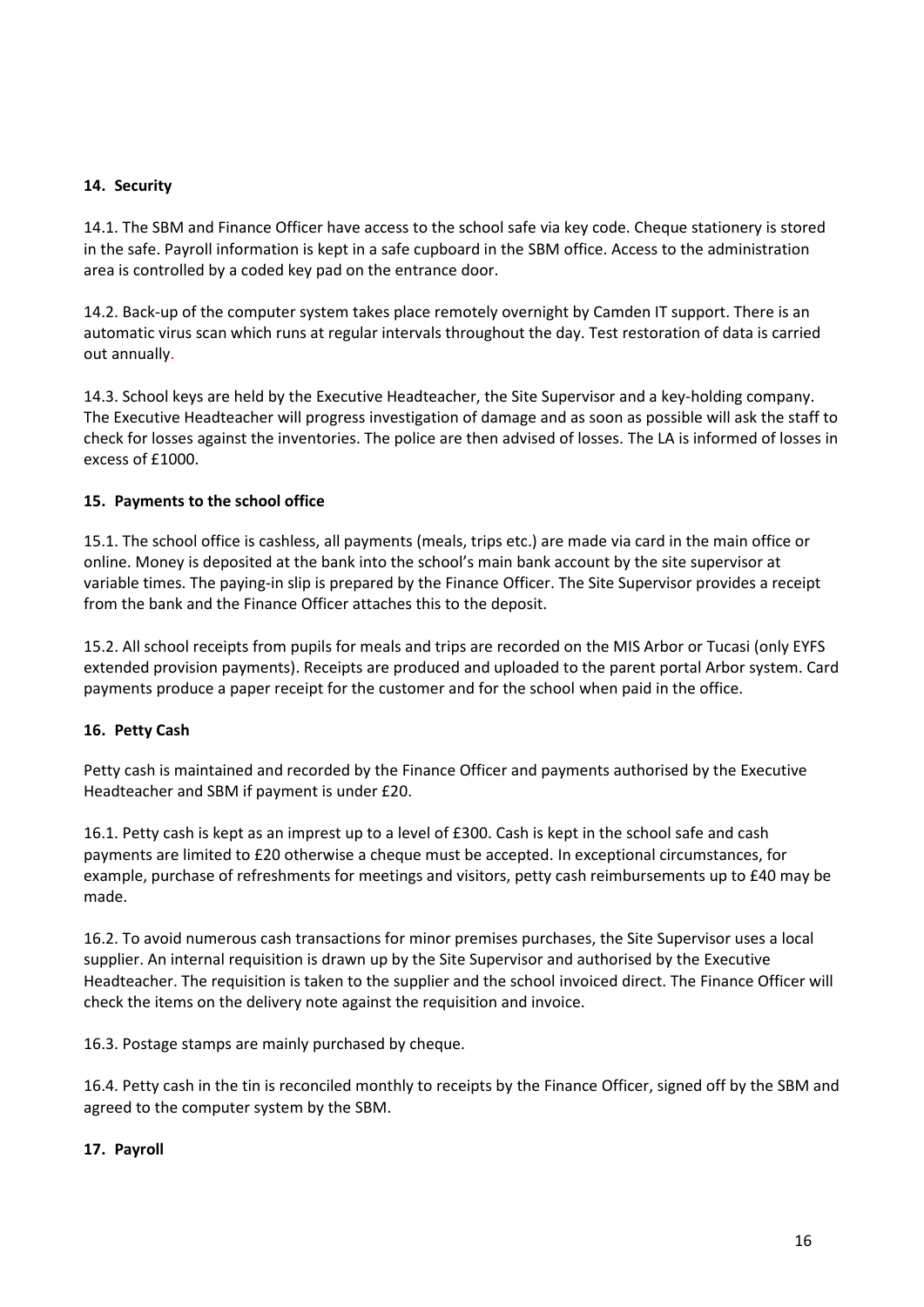17.1. The Executive Headteacher holds details of all employees and pay scales. Each month the SBM inputs the salary payments onto the spreadsheet monitor. This is checked monthly and variations brought to the attention of the Executive Headteacher.

17.2. Overtime is authorised by the Executive Headteacher, Director of Inclusion or SBM; forms for overtime are kept in the office. The member of staff working overtime completes the forms and this is signed off by the Executive Headteacher, Director of Inclusion or SBM. Receptionist sends authorised timesheets to Camden Hr. SBM reconciles salaries. The Chair of Governors' signature is required for variations to the Executive Headteacher's salary.

17.3. When invoices arrive from the agency for supply staff, the Finance Officer checks the amount, employee and reason for cover. The Finance Officer then ensures that the invoice is allocated to the correct budget code.

# **18. Travel Expenses**

These are normally claimed through petty cash for local fares or the cost of train fare is reimbursed for long distance travel. The school adheres to the Camden LA policy for rates paid for petrol mileage. Where payments have been made by Oyster card, the Finance Officer checks the school diary to confirm the journey has been made on the date stated. Pre-paid Oyster cards are provided to staff traveling. Oyster cards are reconciled by the Finance Officer.

# **19. Lettings**

The school's lettings policy has been approved by Governors with the aim of letting the school for community purposes at a favourable rate to cover overheads only. Invoices for lettings are kept in the income file in the office. The school limits the number of debtors for lettings by requesting a prepayment of the hire charge.

## **20. Debtors**

20.1. Should a debtor arise, the matter is vigorously pursued by the Finance Officer and SBM but may be brought to the attention of the Resources Committee if resolution is unsuccessful. The Executive Headteacher may write-off debts up to £100.

20.2. Debts over £100 must be referred to the Resources Committee for writing off. Debts over £1,000 can only be written off by the Governing Body.

20.3. Monies received by the school from pupils are limited to contributions for school trips and meals. In accordance with the school's charging policy, pupils are not precluded from attending trips if they do not make a contribution and are not thus regarded as debtors. School meals are provided to pupils who are entitled to free school meals by the LA and the school collects monies from other pupils and staff. This is paid into the school's bank account and allocated to offset the full cost of the school meal provision. The school uses its best endeavours to recover monies owed for meals and at each half term the administrative officer produces a list of defaulters for consideration by the Executive Headteacher and further action as appropriate.

## **21. Other Disposals and Write-offs**

21.1. The Executive Headteacher may authorise the disposal of an asset valued at less than £300. A valuation will take into account the market value as well as the written-down value. Any disposal of assets over £300 but under £1,000 must be agreed by the Resources Committee or Governing Body. Any disposal of assets between £1,000 and £10,000 must be agreed by the Governing Body. Disposals over £10,000 must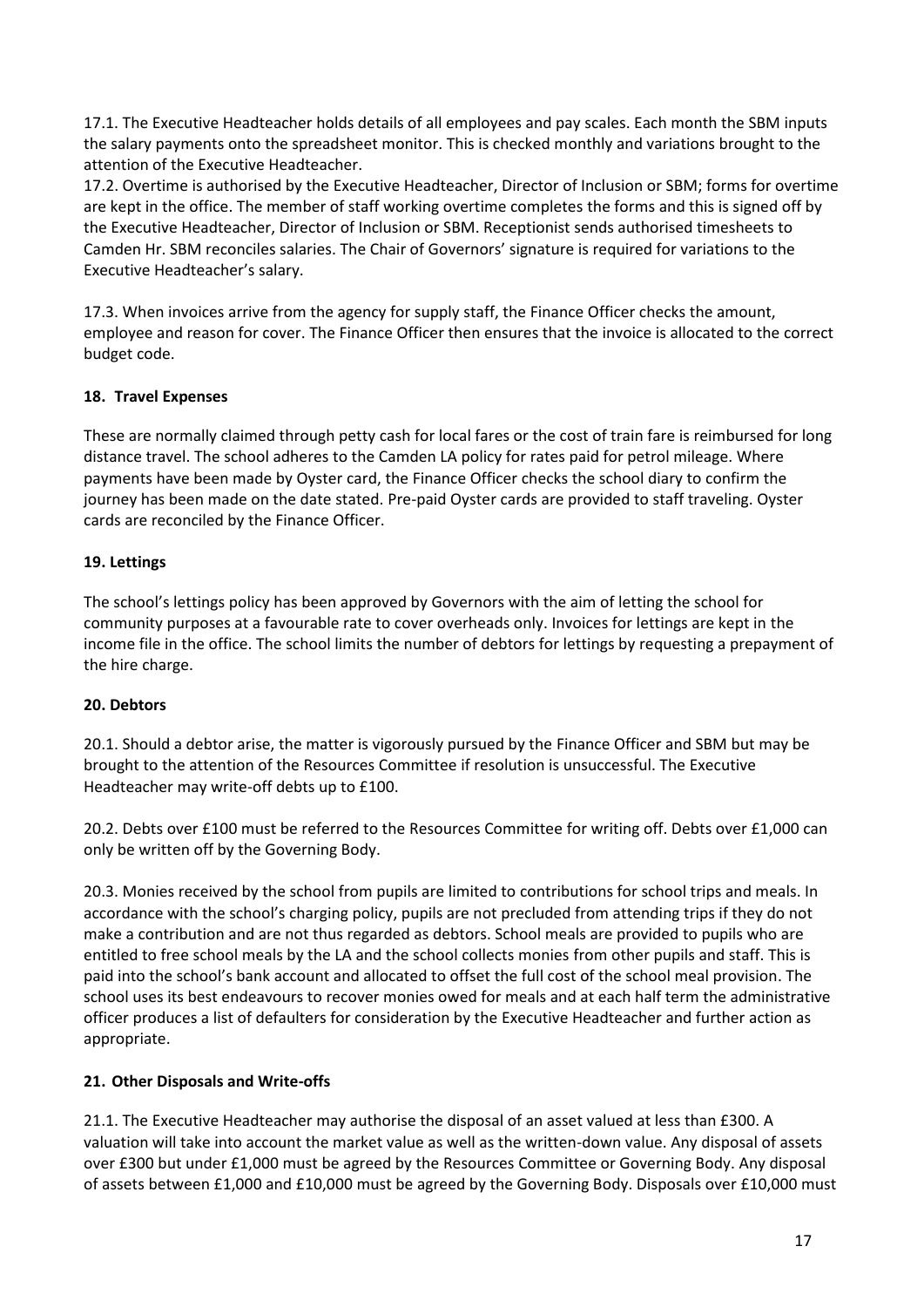be agreed by the Governing Body and approved by the Director of Children, Schools and Families. Any disposal of assets to staff, parents or governors will require the approval of the F&P Committee or Governing Body.

21.2. Annually the Executive Headteacher will produce for approval a list of equipment for disposal. Items with any residual value may need to be referred to the F&P Committee if the total residual value exceeds £100.

# **22. Transfer of Responsibility.**

In the absence of key personnel in the financial chain it is essential that continuity of the school functions is achieved by temporary replacement. Holiday cover shall also be taken into consideration and Torriano Primary School has made the following arrangements for replacement personnel to assume other functions:

|    | Original                 | Replacement                            |
|----|--------------------------|----------------------------------------|
| А. | Executive Headteacher    | Head of School / Director of Inclusion |
| В. | <b>Finance Officer</b>   | <b>School Business Manager</b>         |
| D. | <b>SBM</b>               | <b>Executive Headteacher</b>           |
| Е. | Administrative Assistant | <b>Finance Officer</b>                 |

# **23. School Uniform**

The school does not sell uniforms.

## **24. Self-employed contractors**

- 24.1. Self-employed personnel can be engaged to provide a service only with the approval of the Executive Headteacher.
- 24.2. The contractor must provide their self-employed tax registration number and evidence of their public liability insurance. A DBS reference is also required if appropriate.

## **25. Retention of Documents**

25.1. School records of staff pay and all other financial documentation must be kept available for inspection by Camden LA / DfE officials, HM Revenue and Customs or appointees of the National Audit Office for a minimum period of six years. Financial documents relating to the current and last financial year are held in the school administration office; documents relating to the previous five financial years are stored in the archived folders. It is recommended that delivery notes are retained only until the end of the subsequent financial year.

25.2. It is recommended that pupils' records are retained until the pupil is aged 24.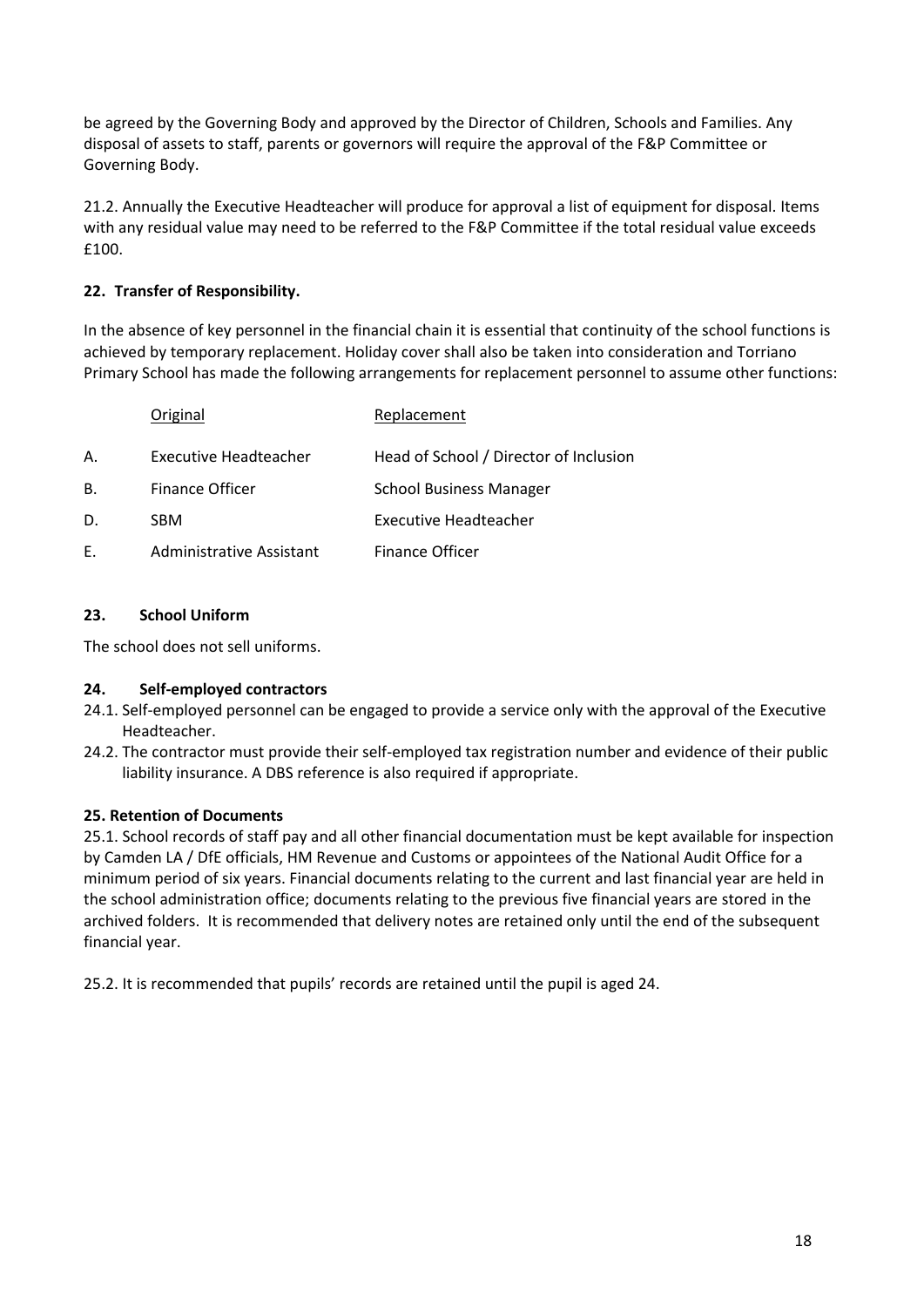#### **Appendix 2**

# **The Governing Body of Torriano Primary School Best Value Statement**

#### **Introduction**

The Governing Body are the representatives of the stakeholders in the school and acknowledge their role to ensure that investment in resources, both human and educational, achieve the maximum benefit to enhance and improve the quality of education delivered to all pupils. To this end, the governors have agreed procedures which strive to attain value for money at all times.

Governors will apply the principles of best value:

- **1. To challenge** the school's performance and call the Senior Leadership Team to account. Governors will question the necessity and validity of respective targets and the school's means of attaining and monitoring those targets. Governors will query the effectiveness and efficiency of methods of achievement.
- **2. To compare** the school's standards and achievements both internally through year groups and curriculum areas and against other schools. Governors will consider the steps which can be taken to address poor comparative performance and the cost implications of attaining the standards of better performing schools.
- **3. To consult** with stakeholders, which include not only pupils, parents, staff and the Local Authority but the wider community, employers and local schools. Governors will strive to support the school in establishing effective and enduring partnerships to meet the needs and expectations of its stakeholders
- **4. To compete** by producing a high standard of education in a fitting environment. The Governors will obtain good value by establishing a sought-after school on the foundation of its own principle of obtaining resources and supplies at fair but competitive prices. The Governors will also place a high value on quality and reliability of supply as well as loyalty of the supplier, applying the principles of ethical and sustainable purchasing.

## **Implementation of Best Value**

The Governors and school leaders will apply the principles of *best value* when making decisions about:

- the allocation of resources to promote the aims and values of the school
- the targeting of resources to improve standards and the quality of provision
- the use of resources to support the various educational needs of all pupils

This will apply to all aspects of staff employment, quality of learning, school environment and pupils' welfare.

In particular Governors and school leaders:

- will not waste time and resources on investigating minor areas where few improvements can be achieved
- will always strive to manage resources in order to achieve efficiency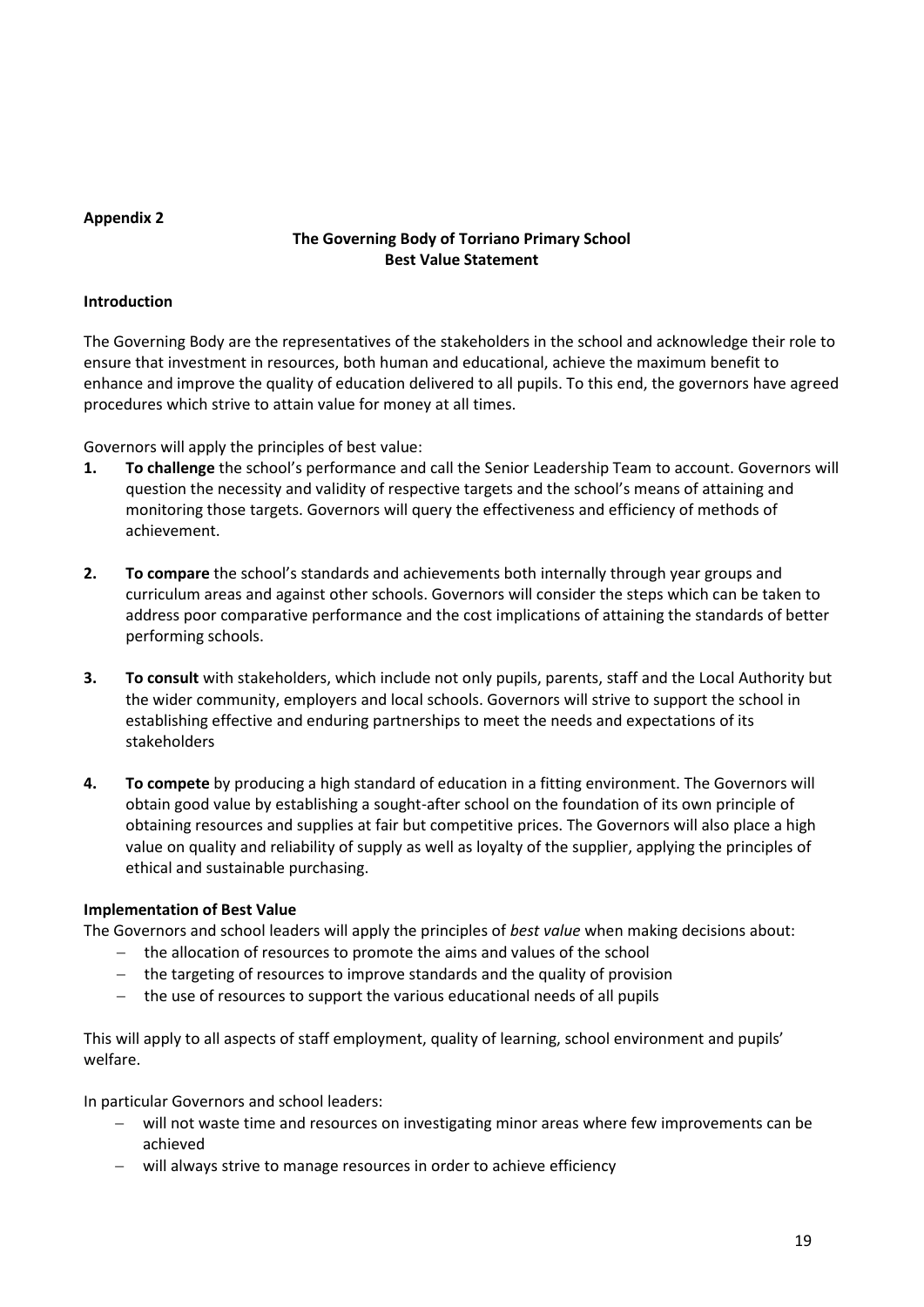The pursuit of minor improvements or savings is not cost effective if the administration involves substantial time or costs. Time wasted on minor improvements or savings can also distract management from more important or valuable areas. Levels of cost effectiveness are detailed in the Value for Money section of the School's Financial Procedures and shall be determined by the Resources Committee as part of the annual review of the Finance Policy.

#### **Use of Premises**

Governors and school leaders will consider the allocation and use of teaching areas, support areas and communal areas, to provide the best environment for teaching and learning, for support services, and for communal access to central resources.

#### **Use of Resources**

Governors and school leaders will deploy equipment, materials and services to provide pupils and staff with resources which support quality of teaching and quality of learning.

#### **Teaching**

Governors and school leaders will review the quality of curriculum provision and quality of teaching, to provide parents and pupils with a curriculum which meets the requirements of the National Curriculum, is in accordance with the ethos of the school and assures the stakeholders that the school has given priority to the Every Child Matters agenda.

#### **Learning**

Governors and school leaders will review the quality of pupils' learning across the curriculum and through the SATs in order to build on past successes.

#### **Purchasing**

Governors and school leaders will develop procedures for assessing need, and obtaining goods and services which provide "best value" in terms of suitability, efficiency, time and cost.

The Governing Body will monitor best value through:

- In-house monitoring by the Senior Leadership Team and Subject Leaders.
- Target setting meetings between the Executive Headteacher and Subject Leaders.
- Annual performance management.
- Regular financial reviews against the annual budget plan.
- Analyses of school pupil performance data.
- Analyses of comparative pupil performance data to include LB Camden and Raiseonline.
- Analysis of comparative financial data in particular through the CFR benchmarking website.
- OFSTED Inspection reports.
- The Governing Body Committees and full Governing Body meetings.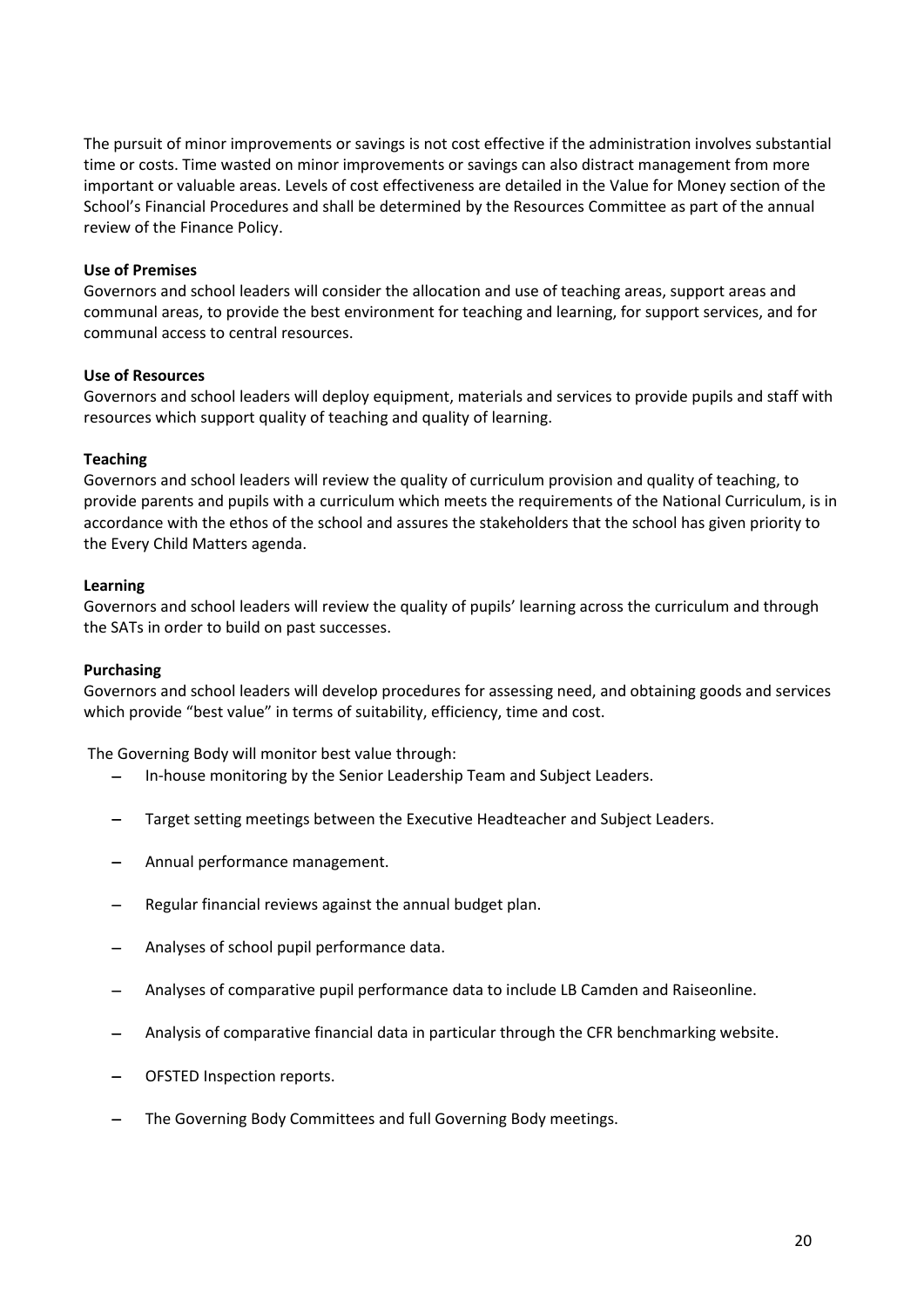## **Appendix 3**

#### **Torriano Primary School Credit Card Policy**

#### **1. Scope**

This policy statement applies to all employees authorised to use a credit card at Torriano Primary School and/or are allocated a specific role in the control over the use of such cards.

## **2. Aims**

The Governing Body seeks to ensure effective and robust procedures to ensure proper use of the credit card within the school and prevention of financial loss.

## **3. Responsibilities for scheme**

3.1 The Governing Body has delegated to the Resources Committee the task of ensuring adequate procedures and arrangements are in place for the operation and control of credit cards. The Resources Committee will be responsible for deciding which employees/posts may be issued with a card, the person responsible for administering the scheme, a reviewer and the main contact for the bank. Limits on individual use and the types of transactions for which the cards may be used will be set by the Resources Committee.

3.2 The Resources must monitor regularly the type of transactions made and number of credit cards issued. In addition, each autumn term an annual review of compliance with this policy and the policy itself must be undertaken by the Resources Committee with the outcomes and any recommended changes reported to the full Governing Body for approval.

## **4. Requirements of individual cardholders**

4.1. Issue and Safekeeping of Credit Cards

- The individual staff members that may hold a credit card will be authorised by the Finance Committee.
- Credit cards must not be issued to, or be used by, the administrator or any member of staff who has not signed the policy and procedures document or received training on the school rules and procedures for use of credit cards.
- $-$  The cardholder must sign the card immediately upon receipt.
- $-$  Credit cards must be kept in a locked safe on the school premises.
- The card should not be taken on holiday or abroad unless on an official school trip.
- $-$  Individuals should keep a separate note of the card number in a safe place together with a note of the bank's emergency telephone number so they can report immediately if the card is lost or stolen.
- A written record of the PIN number or password must not be kept or passed to others.
- On leaving the employment of the school, or where the employee is no longer an authorised user, the individual should cut the card in four through the signature box and CHIP and return to the Executive Headteacher or School Business Manager with a full account of any outstanding expenditure. The School Business Manager will advise the credit card company to block further transactions against that card, and the card will be destroyed.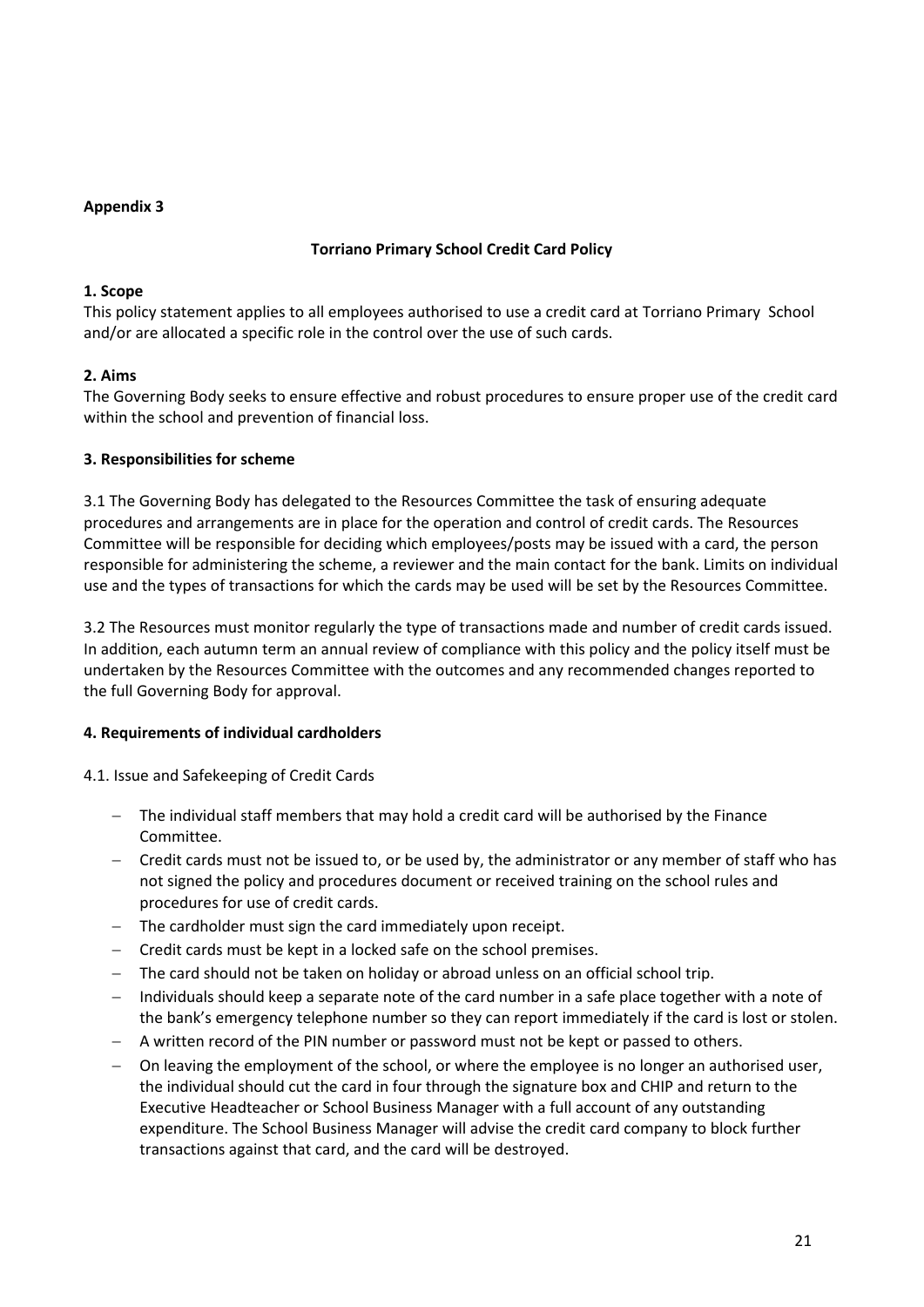# 4.2. Loss or Theft of Credit Cards

If a credit card is lost, the cardholder must:

- Contact Natwest immediately via their 24 hour service telephone number 0870 6000 459 quoting the card number. A delay in contacting Natwest may result in unauthorised use of the credit card for which the school may hold the card user liable.
- Inform the Executive Headteacher and School Business Manager as soon as the loss is discovered and the police if the loss is a result of theft, obtaining a report number.
- $-$  If the card is subsequently found, it should be cut into four (through signature and chip) and passed on to the School Business Manager.
- An emergency replacement card can be provided by the bank within 1-3 days depending on location.

## 4.3. Use of Credit Cards by Individuals

- The card must only be used for purchases relating to school activity and never for personal items.
- The card must not be used to withdraw cash, exceed the cardholder spending limit or individual transaction limit, or undertake transactions that are blocked by the school.
- The cardholder must ensure that the price for the goods/service being supplied is reasonable and that they are not aware of a cheaper method of purchase unless this has been authorised by the Executive Headteacher as a matter of expedience.
- All transactions must be in the name of the school and a VAT invoice obtained where VAT is charged (failure to comply with this will result in increased costs to the school as it will not be possible to reclaim the VAT from the government).
- cardholders must at all times comply with the School's Finance Policy and Best Value Statement
- The cards shall not be used for personal expenditure under any circumstances.
- Cash withdrawals are not permitted.
- All receipts shall be authorised by the either the Executive Headteacher, Chair of Governors or a designated person.

#### **5. Transactions control by administrator and reviewer**

- 5.1. The administrator (Finance Officer & School Business Manager) will ensure that:
	- A central record of all credit card users and credit cards issued, detailing card numbers, spending limits, issuing and expiry dates is maintained.
	- The information supplied by Natwest is checked and all transactions are reconciled and cleared at the end of each month.
	- The credit card balance shall be settled in full automatically each month by direct debit thereby avoiding credit card interest charges.
	- Cleared items are posted into the school accounting system in a timely manner (ensuring correct recording of VAT).
	- $-$  Ensure that the correct amount has been charged to the bank statement.
	- Pass all documentation for that month to the independent reviewer (Executive Headteacher).
	- Checked transaction logs are received every month from each cardholder plus copies of VAT invoices.

#### **5.2.The independent reviewer (Executive Headteacher) will:**

- Review the log of any changes to authorisation levels for that month and the issue of new cards to ensure compliance with the school's policy.
- Review monthly summaries to ensure items have been checked and reconciled.